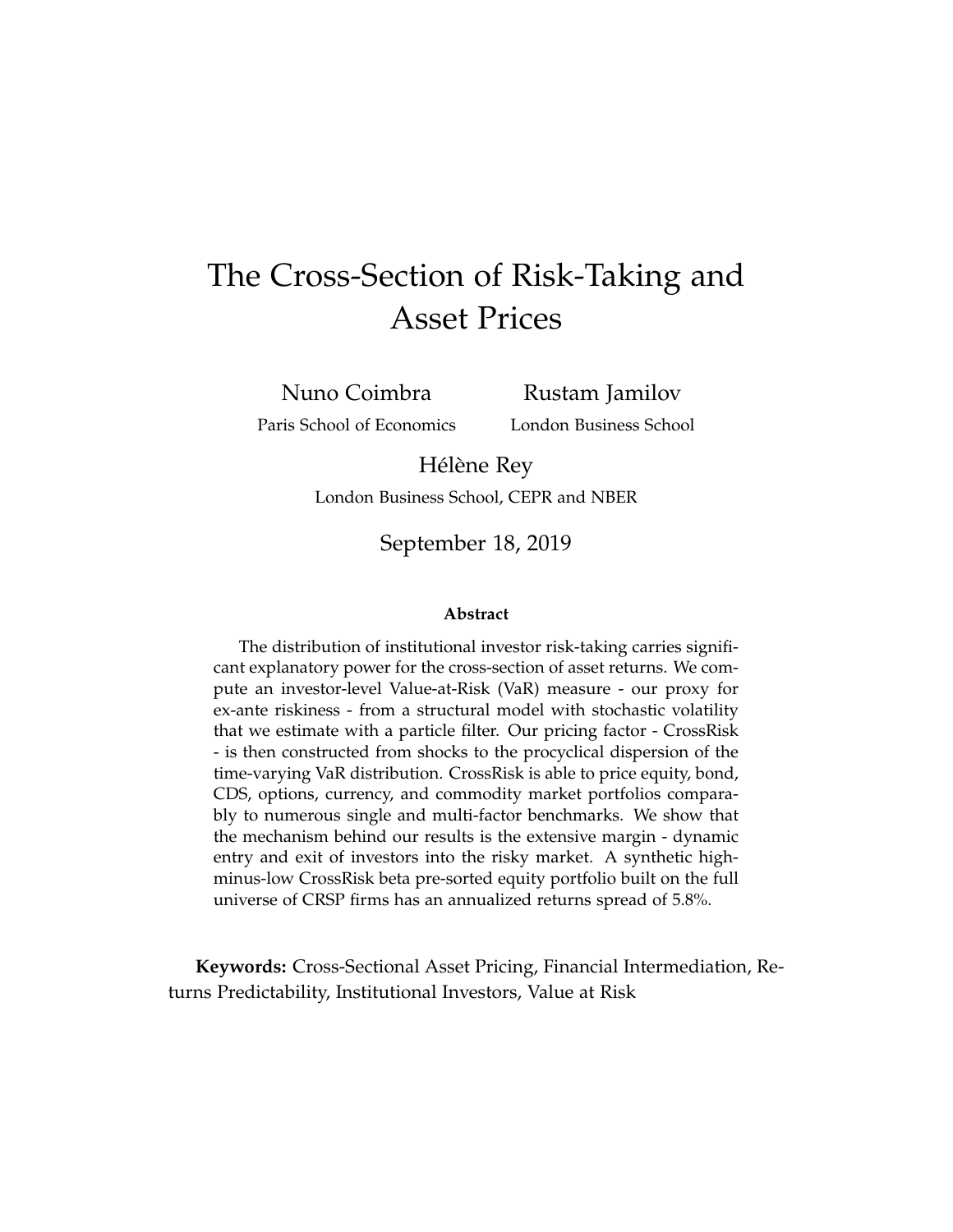## **1 Introduction**

The financial sector has played a central role in the run-up to the 2008 Great Financial Crisis and its aftermath. Aggressive risk taking behavior by financial intermediaries and their pricing of risk are widely viewed as having sowed the seeds of the crisis.

We contribute to this debate in two ways. First we propose a novel way to measure the cross-sectional distribution of ex-ante risk-taking in the financial sector. Second, we show that this distribution is an important factor for the pricing of assets. For this we will proceed in the following sequence. First, we derive our measure of risk-taking from a structural model and identify the necessary ingredients to calculate it for each institution. Secondly, since our measure of risk-taking is an ex-ante measure, we need to extract expected returns and expected volatility of market returns. For this, we apply a particle filter to a structural model of returns with stochastic volatility. Thirdly, armed with the necessary ingredients, we calculate the time-varying cross-sectional distribution of our risk-taking measure. Finally, we construct a novel pricing factor - CrossRisk - from shocks to the second moment of this distribution. We then use it to explain the cross-section of asset returns.

Our main asset pricing test involves the standard 2-step Fama-MacBeth estimation of the price of risk. We find that our single-factor model has strong explanatory power for a variety asset classes with an overall adjusted  $\mathbb{R}^2$  of 60-69% (depending on whether we include the market factor or not) and the mean average pricing error (MAPE) of 2.06-2.4% percent annually. Our factor is statistically significant for every asset class we explore. Moreover, it is always significant no matter what external factor (such as liquidity or downside-risk CAPM) we include for model comparison. The factor also implies economically significant return spreads across portfolios with different CrossRisk betas. One-standard deviation difference in CrossRisk betas, based on cross-sectional asset pricing results using aggregated sorted portfolios, implies a 2.22% annual return differential. We also construct 10 CrossRisk beta sorted equity portfolios using the full universe of CRSP firms. The high-minus-low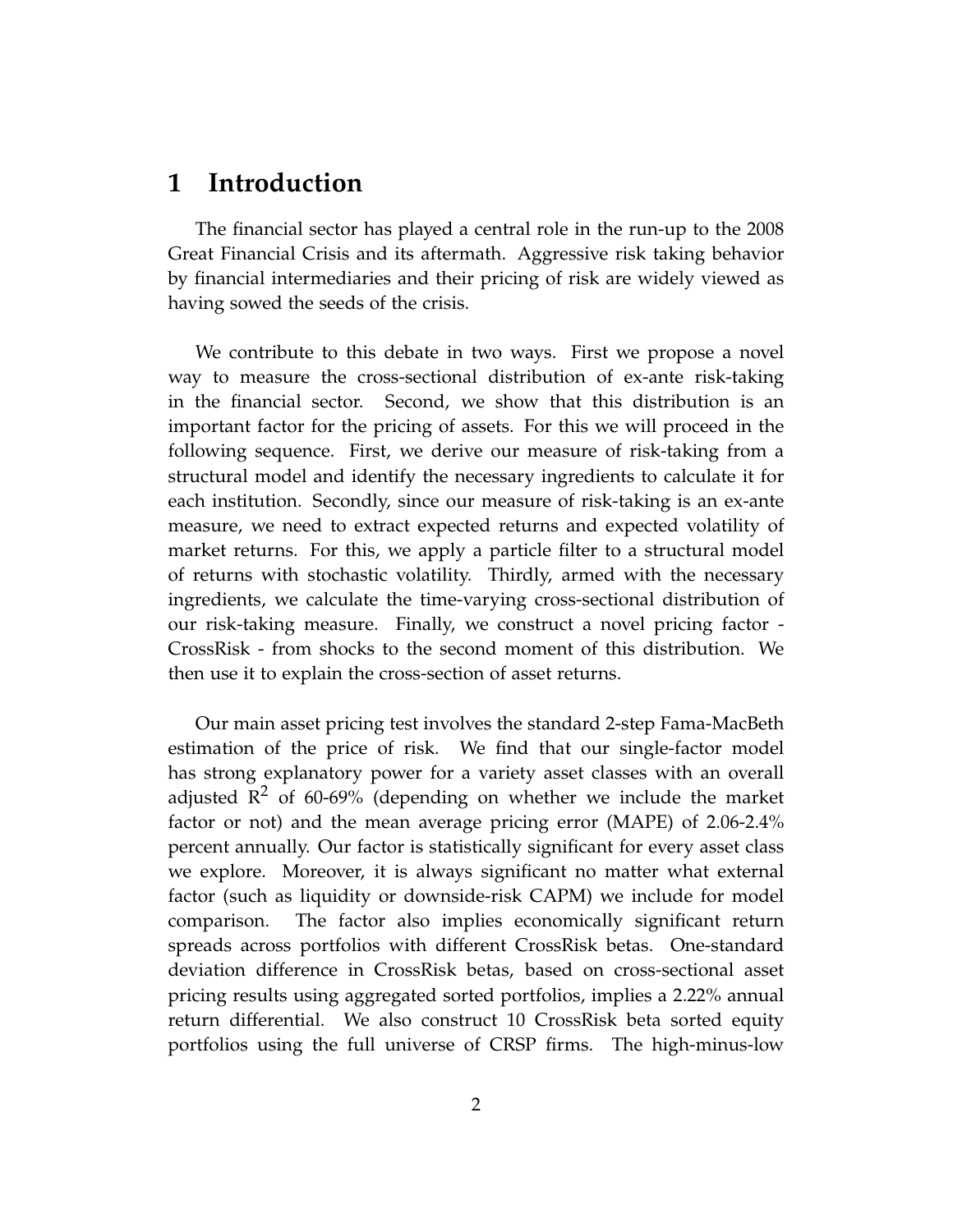CrossRisk beta pre-sorted portfolio on average earns an 2.87-5.80% excess return with a Sharpe ratio of roughly 0.25.

In order to inspect the mechanism that drives the performance of the CrossRisk factor, we perform three additional exercises. First, we sequentially drop institutional investor types from the sample and see how the performance of the model in terms of fit changes. The largest role in pricing the assets is played by "independent advisors"; excluding them from the sample reduces the  $\mathbb{R}^2$  (raises the MAPE) by 16-20%. Second, in an important exercise, we explore the contribution of the dynamic extensive margin, i.e. entry and exit. We re-construct our factor and re-estimate all regressions while varying the degree of panel balance-ness. Model fit falls dramatically as the panel becomes more balanced, i.e. as we shut down the entry-exit margin. Moreover, the model intercept explodes and becomes highly significant. Finally, we perform attribution analysis on the 3 key components that are used for constructing our SDF: stochastic market volatility, institutional investor returns, and investor market betas. Both volatility and betas play an approximately equal role, while individual returns are less important. What this suggests is that our factor performance is not driven by simply shocks to market volatility (VIX shocks, e.g.) or the cross-section of raw market betas. In other words, our model and the model-implied functional form of the pricing factor are necessary ingredients.

In spirit, this paper is similar to [Adrian et al.](#page-31-0) [\(2014\)](#page-31-0) and [He et al.](#page-33-0) [\(2017\)](#page-33-0), who argue that we need to shift attention from measuring the SDF of the average household to measuring a "financial intermediary SDF". We expand this idea by considering the possibility that the marginal financial intermediary pricing the assets is potentially time-varying, so information on the cross-sectional distribution of risk-taking can be informative. Consistent with this idea, formalized in [Coimbra and Rey](#page-32-0) [\(2017\)](#page-32-0), we find that the time variation of the dispersion of our measure of risk-taking is quite informative as a candidate SDF. In most specifications, dispersion has much more explanatory power than the first moment. Our factor can price not only the traditional asset classes like equity and bonds but also more sophisticated ones like currencies, commodities, options, and credit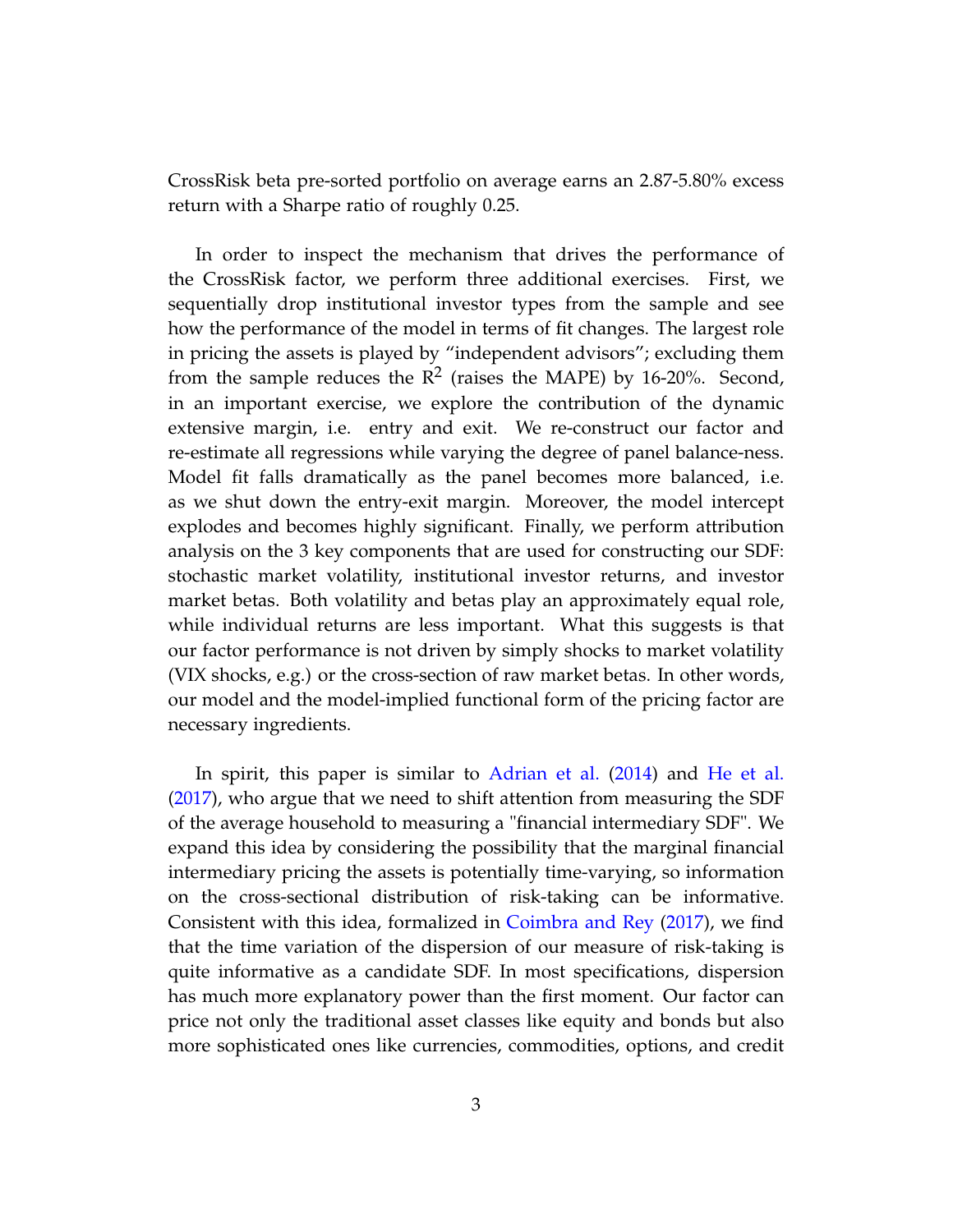default swaps (CDS). We therefore argue that there is strong empirical evidence for going beyond the representative financial intermediary but also consider information contained in the time variation of the *full* cross-section of intermediary risk-taking .

This paper is related to multiple strands of the literature. First, it builds on the tradition of applying Value-at-Risk methodology to the analysis of financial intermediary risk-taking behaviour. Papers as [Adrian and](#page-31-1) [Shin](#page-31-1) [\(2014\)](#page-31-1), [Adrian and Boyarchenko](#page-31-2) [\(2015\)](#page-31-2) and [Coimbra](#page-32-1) [\(2018\)](#page-32-1) have studied macroeconomic implications of financial intermediaries facing Value-at-Risk constraints. Importantly, [Coimbra and Rey](#page-32-0) [\(2017\)](#page-32-0) expanded this to consider the effects of heterogeneous constraints across financial intermediaries showing strong links between financial stability and the cross-sectional behaviour of financial intermediaries. As it pertains to our approach to measure individual risk taking in the data, we build on the structural model of [Danielsson et al.](#page-32-2) [\(2010\)](#page-32-2).

Our approach to the treatment of volatility and uncertainty expands on the big literature on the role of financial uncertainty in macroeconomics and finance. Some of the more relevant papers are [Bloom](#page-31-3) [\(2009\)](#page-31-3), [Bloom](#page-31-4) [et al.](#page-31-4) [\(2018\)](#page-31-4), [Jurado et al.](#page-33-1) [\(2015\)](#page-33-1), [Bekaert et al.](#page-31-5) [\(2017\)](#page-31-5), [Bekaert et al.](#page-31-6) [\(2011\)](#page-31-6), [Miranda-Agrippino and Rey](#page-33-2) [\(2015\)](#page-33-2), [Bruno and Shin](#page-32-3) [\(2015\)](#page-32-3), and [Coimbra](#page-32-4) [and Rey](#page-32-4) [\(2018\)](#page-32-4).

Our main empirical application consists of the pricing of asset returns using a financial intermediary Stochastic Discount Factor (SDF). Methodologically we follow most closely [Fama and French](#page-32-5) [\(1993\)](#page-32-5) and [Fama and](#page-32-6) [French](#page-32-6) [\(2015\)](#page-32-6). Some of the more recent contributions to intermediary based asset pricing include [Adrian et al.](#page-31-0) [\(2014\)](#page-31-0), [Adrian and Rosenberg](#page-31-7) [\(2008\)](#page-31-7), [He et al.](#page-33-0) [\(2017\)](#page-33-0), and [Koijen and Yogo](#page-33-3) [\(2018\)](#page-33-3).

Finally, conceptually our paper might also be seen as providing empirical evidence to the modern macro-finance literature that links the real economy and the financial sector. Papers are too numerous to list but some of the more salient contributions are [Brunnermeier and Pedersen](#page-32-7) [\(2009\)](#page-32-7), [Adrian and Shin](#page-31-8) [\(2010\)](#page-31-8), [Shleifer and Vishny](#page-33-4) [\(1997\)](#page-33-4), [Brunnermeier](#page-32-8)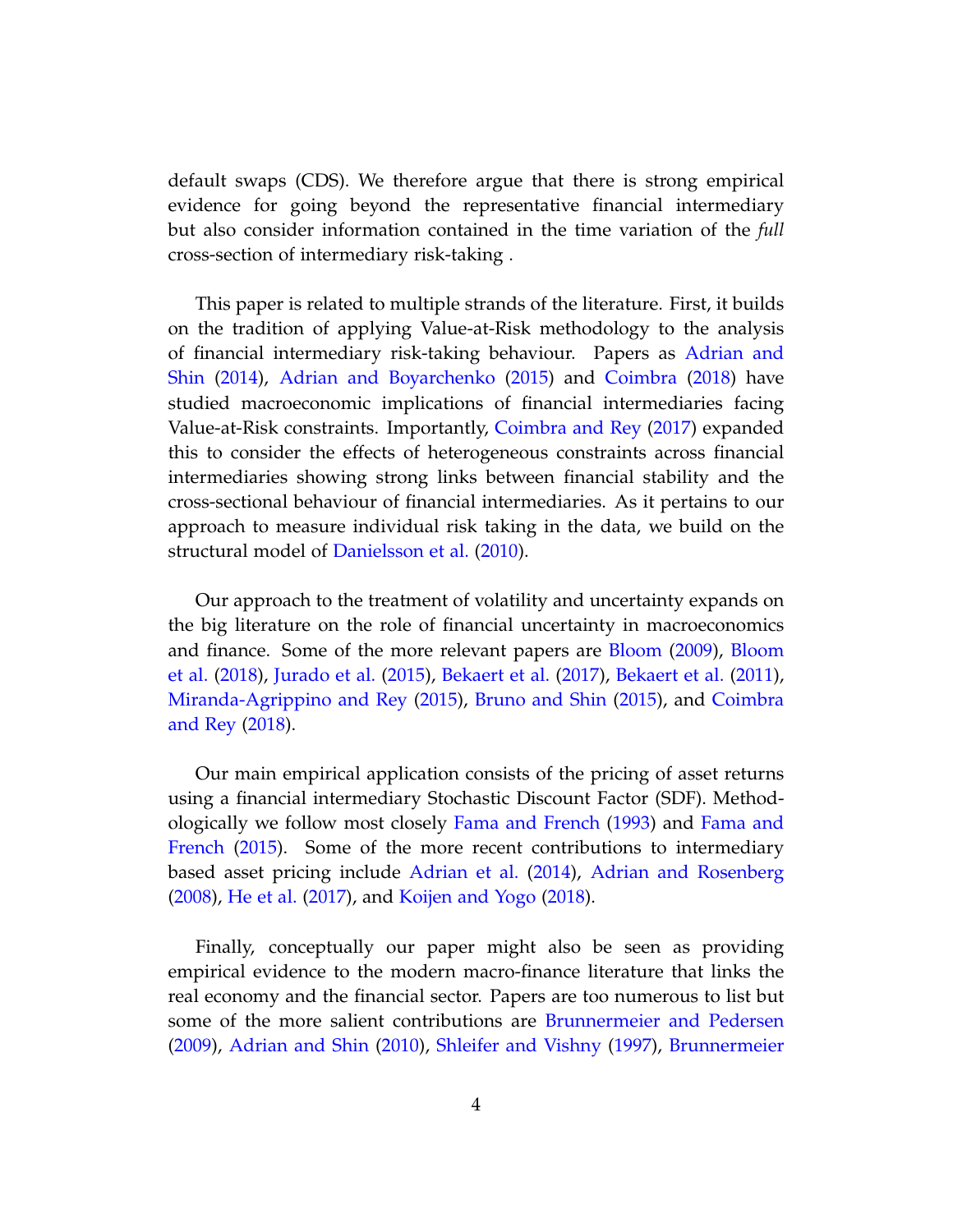[and Sannikov](#page-32-8) [\(2014\)](#page-32-8), [He and Krishnamurthy](#page-33-5) [\(2013\)](#page-33-5), [Gromb and Vayanos](#page-33-6) [\(2002\)](#page-33-6), [Gertler and Kiyotaki](#page-33-7) [\(2010\)](#page-33-7). We also provide strong evidence to the importance of heterogeneity within the financial sector, as in [Coimbra and](#page-32-0) [Rey](#page-32-0) [\(2017\)](#page-32-0).

## **2 Model**

Our structural model follows closely the discrete-time version of [Danielsson et al.](#page-32-2) [\(2010\)](#page-32-2) and [Miranda-Agrippino and Rey](#page-33-2) [\(2015\)](#page-33-2). Consider first the special case of an one-risky-asset economy. Financial intermediaries are endowed with net worth  $N_t$  which they need to allocate to the risky asset $^1$  $^1$ . The risky asset yields a stochastic return  $\rm R_t$  with stochastic volatility  $\sigma_{\textbf{t}}$ . Allocation into the risky asset as a share of  $\mathrm{N}_{\textbf{t}}$  is denoted by *ω*t , with the remainder being allocated to the riskless asset. The intermediary faces a variant of the Value-at-Risk constraint where the VaR is  $\phi_t > 0$  times the forward-looking volatility of portfolio returns. Crucially, note that  $\phi_t$  - the VaR parameter - is varying both across time and the cross-section. Every intermediary solves the following program:

$$
\max_{\omega_t} \mathbb{E}_t \left( \omega_t N_t R_{t+1} + (1 - \omega_t) N_t R_t^f \right) \tag{1}
$$

$$
\text{s.t.} \quad \phi_t \sqrt{\text{Var}_t(\omega_t \text{N}_t \text{R}_{t+1})} \leq \text{N}_t \tag{2}
$$

Denoting  $\lambda_t$  as the Lagrange multiplier of the VaR constraint, the FOC is

$$
\omega_{t}E_{t}(R_{t+1}-R_{t}^{f})-\lambda_{t}\phi_{t}\omega_{t}\sigma_{t}=0
$$

which means  $\lambda_t$  is positive as long as the risk premium is positive, in which case the constraint will bind. Note also that  $N_t$  drops out from the expression, indicating that asset holdings are linear in net worth. The solution is then given by the binding constraint:  $\phi_t \omega_t N_t \sigma_t = N_t$ . This gives

<sup>&</sup>lt;sup>1</sup>For simplicity, we also abstract from debt financing here. Although information about leverage should also be informative of risk taking by financial intermediaries, it is very correlated with portfolio risk and due to data limitations it would require reducing significantly the number of financial intermediaries in our cross-section.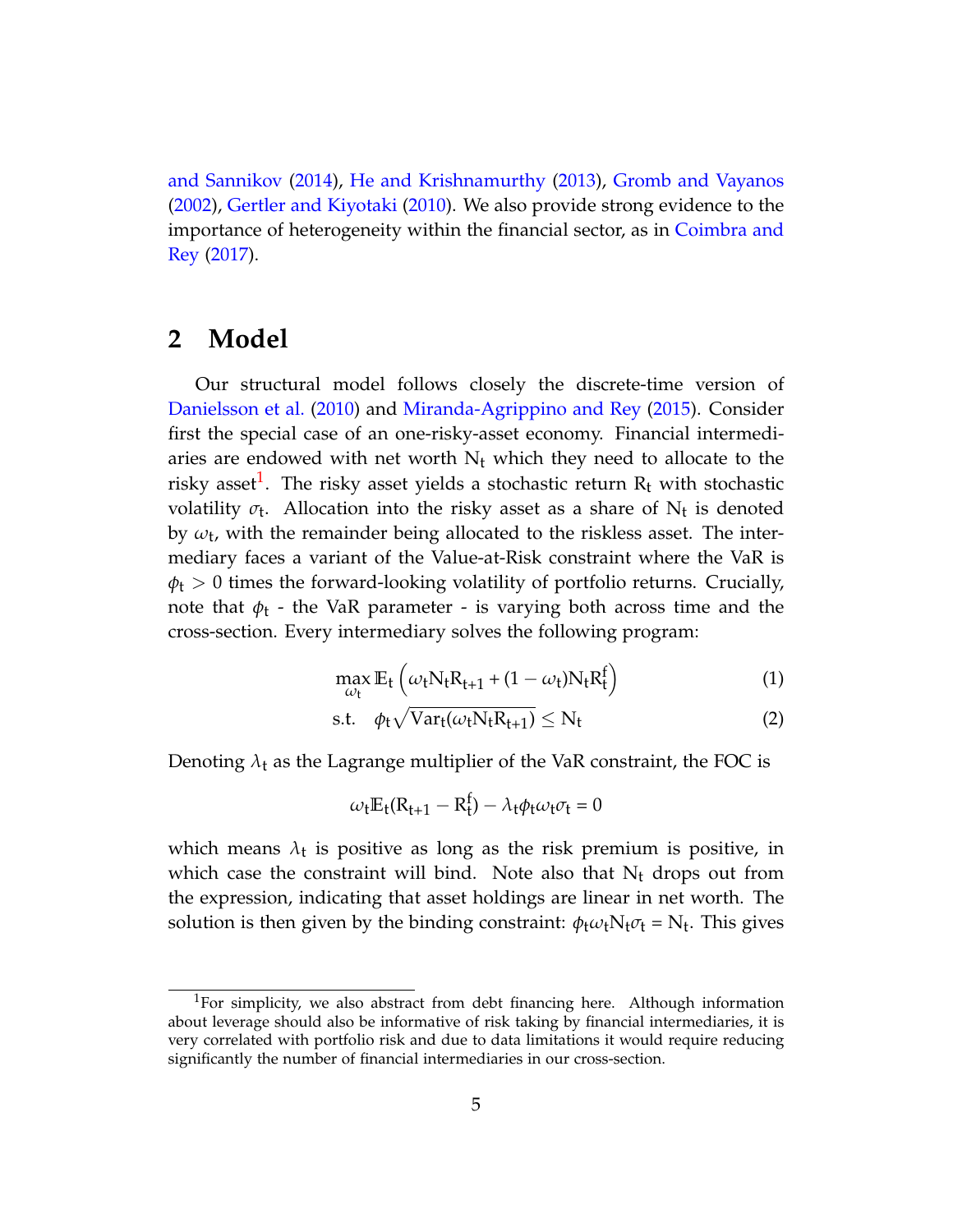us the following expression for the allocation:

$$
\omega_{t} = \frac{1}{\sigma_{t}\phi_{t}}\tag{3}
$$

The allocation into the risky asset will then be larger, the smaller is *φ*, the tightness of the constraint and the smaller is the volatility of returns  $\sigma_t$ . Risky asset holdings are linear in net worth, which simplifies the analysis considerably and allows us to think of simple portfolio shares per unit of investment. Expected returns of intermediary i per unit of investment are:

$$
E(R_{t+1}^{i}) = \omega_{t}^{i}E(R_{t+1}) + (1 - \omega_{t}^{i})R_{t}^{f}
$$

For simplicity of notation, let  $r_{t+1}^m$  denote market expected excess returns and  $r_{t+1}^i$  the excess returns of intermediary i. We can then rewrite:

$$
\mathbb{E}(\mathbf{r}_{t+1}^i) = \frac{\mathbb{E}(\mathbf{r}_{t+1}^m)}{\sigma_t \phi_t^i} \tag{4}
$$

It is possible to extend this reasoning to multiple assets as in [Danielsson](#page-32-2) [et al.](#page-32-2) [\(2010\)](#page-32-2), where  $\omega$  becomes a vector and there is a large number of risky assets. One can then show that expected excess returns of the portfolio of intermediary i are:

<span id="page-5-0"></span>
$$
\mathbb{E}(\mathbf{r}_{t+1}^i) = \beta_t^i \frac{\mathbb{E}(\mathbf{r}_{t+1}^m)}{\sigma_t \phi_t^i}
$$
(5)

where  $\mathbf{r}_{t+1}^i$  is the expected excess return of investor i and  $\beta_t^i$  is the loading on market risk of the optimal portfolio.  $\phi_t^i$  is the VaR constraint parameter to be backed out. As we describe in the next sections, we have exact data on investor-level equity returns, the extracted volatility state and aggregate market returns. We can also estimate investor-level market betas based on portfolio data. Therefore, we can back out  $\phi_t^i$  directly from equation [5.](#page-5-0)

<span id="page-5-1"></span>
$$
\phi_t^i = \beta_t^i \frac{\mathbb{E}(\mathbf{r}_{t+1}^m)}{\sigma_t \mathbb{E}(\mathbf{r}_{t+1}^i)}
$$
(6)

From the full time-varying distribution of  $\phi_{it}$  we construct CrossRisk - our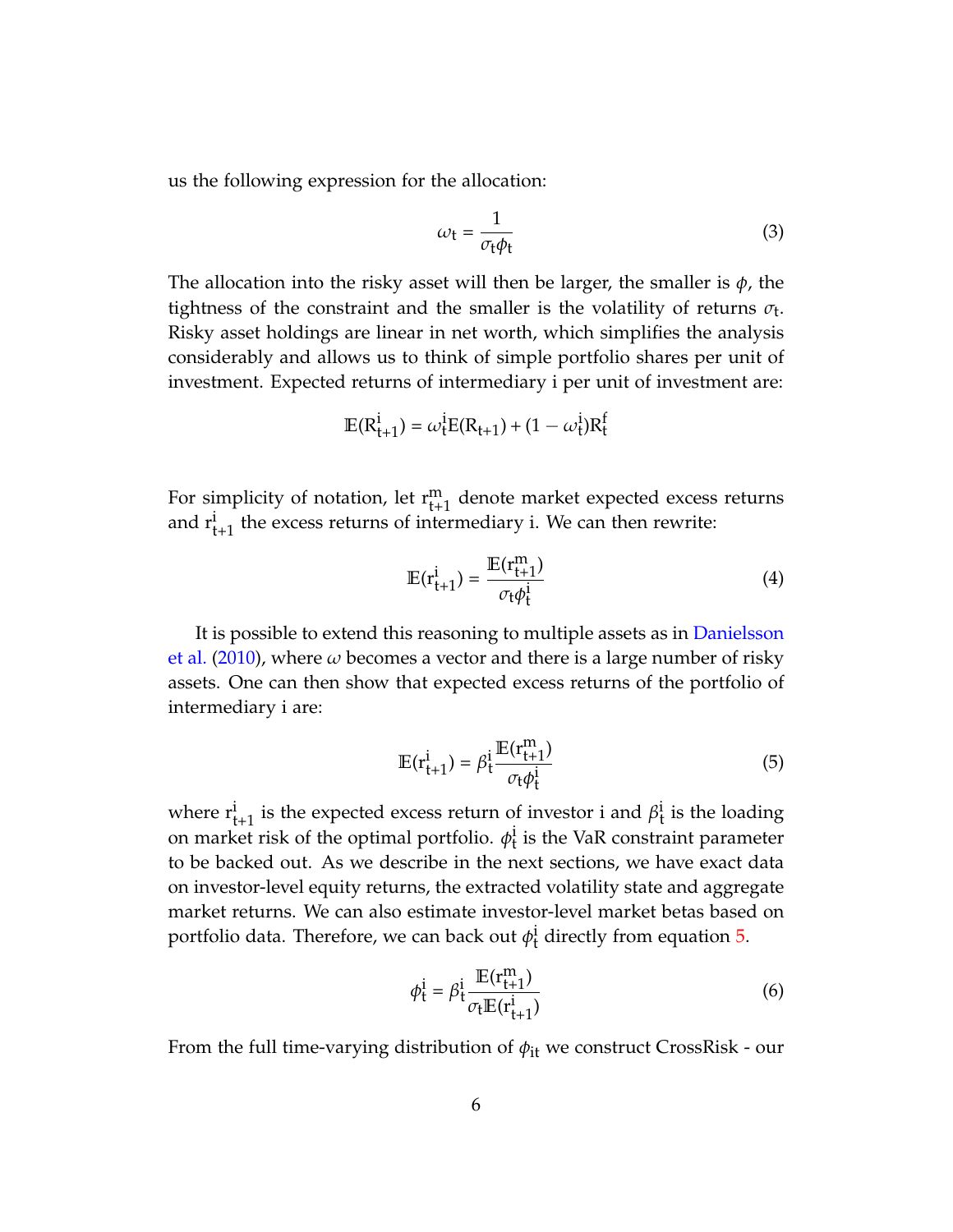pricing factor that equals the log-difference of its time-varying standard deviation. Asset pricing results are the same qualitatively if we use the P9010 measure, i.e. the differential between the 90th and the 10th percentile of  $\phi_{it}$ .

## **3 Factor Construction and Portfolio Data**

### **3.1 Stochastic Volatility Estimation**

One of the key ingredients of both the structural model and our empirical exercises is the time-series of stochastic volatility. We apply standard techniques in time-series econometrics to extract this latent factor. We fit the time series of daily S&P 500 returns into a plain-vanilla stochastic volatility (SV) model. Importantly, the return process features both firstand second-moment shocks:

<span id="page-6-0"></span>
$$
R_t = \rho_r R_{t-1} + \exp(\sigma_t) \epsilon_t \tag{7}
$$

$$
\sigma_{t} = (1 - \rho_{\sigma})\hat{\sigma} + \rho_{\sigma}\sigma_{t-1} + \eta u_{t}
$$
\n(8)

Where  $R_t$  are the market returns (observable),  $\epsilon_t$  and  $u_t$  are i.i.d. shocks, and  $\sigma_{\text{t}}$  is stochastic volatility. This is a latent factor to be estimated.

This model differs from a Generalized Autoregressive Conditional Heteroskedasticity (GARCH) specification, which has been employed in most existent papers on the subject, e.g. [Bekaert et al.](#page-31-5) [\(2017\)](#page-31-5). The advantages of SV models over GARCH are numerous. Most importantly, SV specifies a process for volatility that relies on volatility-specific shocks. GARCH, on the other hand, is a one-shock model with first-moment residuals only. As a result, volatility movements in period t+1 depend on first moment shocks in period t. Such specification thus does not allow to separately identify first- and second-moment shocks which are economically associated with very different narratives.

Estimation of the parameters that govern our SV statistical model will follow standard procedures outlined in [Schorfheide and Herbst](#page-33-8) [\(2015\)](#page-33-8) and [Fernandez-Villaverde and Rubio-Ramirez](#page-32-9) [\(2010\)](#page-32-9). The strategy is a variant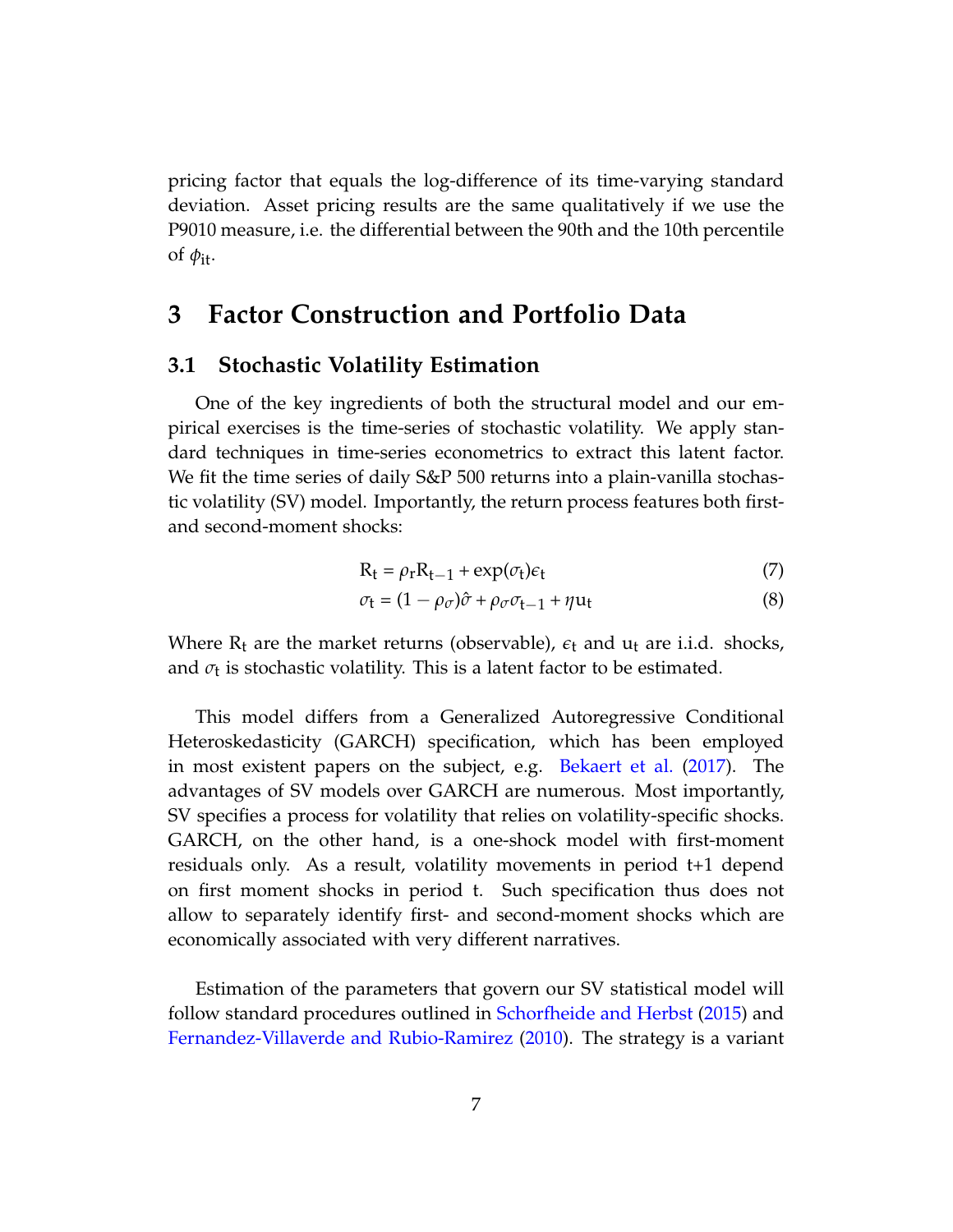of non-linear likelihood maximization and consists of two parts. First, conditional on some guessed parameter vector, we need to evaluate the likelihood function. The likelihood is a highly non-linear and intractable object. Using a linear filter is ill-advised, and we must resort to non-linear filtering. A very accomplished method is the Particle filter. This filter is essentially an (optimal) importance sampling algorithm that, given an assumed measurement error shock distribution, re-weighs candidate observations (particles) based on their probability of fitting the conditional distribution of the data. To further avoid particle degeneracy we employ Gaussian systematic resampling.

Knowing how to evaluate the non-linear likelihood, we can now combine Particle filtering with a likelihood drawing algorithm in order to maximize it. The route we follow in this paper is a Bayesian Markov Chain Monte Carlo estimation algorithm. The idea is to conjecture a loose prior on the parameters and some initial starting vector. We initialize the chain with initial values obtained from a global minimization routine by Chris Sims. Then, construct a very large Markov Chain with each step consisting of 1 Particle filter application to evaluate the likelihood based on a proposal draw and a standard Metropolis-Hastings step that either rejects or accepts that draw. Having estimated the parameters of the process, we can filter the volatility series with a variant of the Particle Smoother.

Table [1](#page-22-0) shows the posterior parameter estimates. All estimates are in line with existent research. Figure [1](#page-17-0) plots the S&P500 returns series and the extracted stochastic volatility state. It also plots the variance premium series. The variance premium is conventionally defined as the (modulus) of the residuals from a regression of the risk-neutral squared volatility expectation on fundamental volatility. The dependent variable for us is the actual VIX series. The independent variable is our filtered stochastic volatility. Results are in line with the existing findings in [Miranda-Agrippino and Rey](#page-33-2) [\(2015\)](#page-33-2).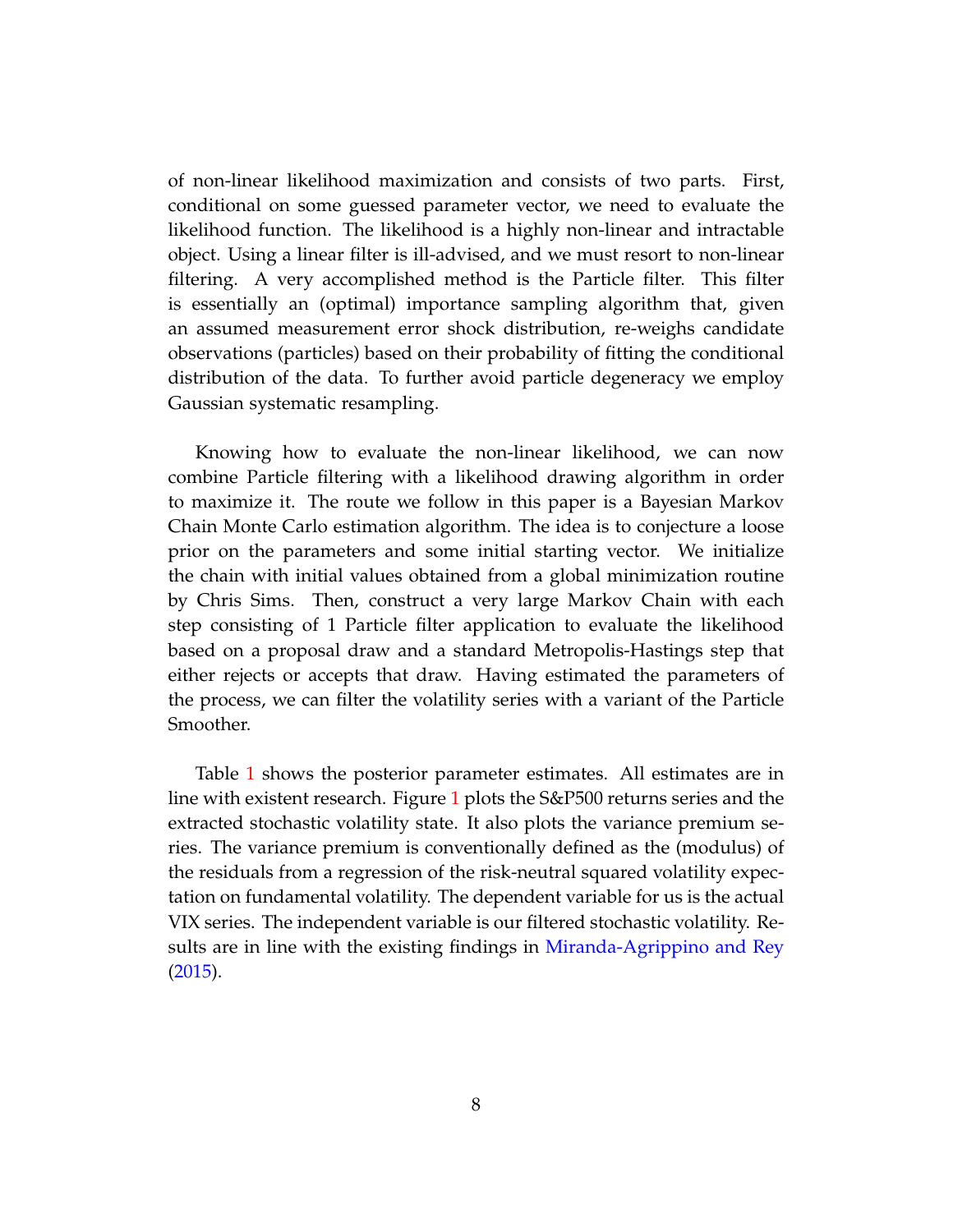### **3.2 Institutional Investor Data and Value-at-Risk**

The data on institutional investor stock portfolios is from the Thomson Reuters Institutional Holdings Database (s34 file). Those are in turn compiled from quarterly filings of Securities and Exchange Commission Form 13F.7 All institutional investors that provide investment advice and/or exercise investment discretion over accounts in excess of \$100 million in total market value must file the form. The dataset includes all major banks, insurance companies, investment advisors, hedge fund managers, etc. The dataset does not cover short positions or non-equity assets such as cash or bonds.

Our equity data is from the Center for Research in Security Prices (CRSP) Monthly Stock Database. Following [Fama and French](#page-32-6) [\(2015\)](#page-32-6) and [Koijen and Yogo](#page-33-3) [\(2018\)](#page-33-3), we restrict our sample to ordinary common shares (i.e., share codes 10, 11, 12, and 18) that trade on NYSE, AMEX, and Nasdaq. We further restrict our sample to stocks with non-missing price and shares outstanding.

We merge the institutional holdings data with the CRSP data by CUSIP and drop any holdings that do not match. We compute the dollar holding for each stock that an institution holds as price times shares held. Investor-level total portfolio daily return is defined as a sum of all daily returns weighted by the allocation size. Our level of aggregation is monthly, and investor-level monthly returns series is compounded based on the daily returns. We drop all investors with less than 80 quarters in the merged dataset, and results are the same for the case of 20 or 40 quarters. A more balanced panel will shrink the valuable entry-exit margin and the model fit falls considerably. We discuss this issue in great detail later in the paper.

### **3.3 The Cross-Sectional Risk Factor**

In order to compute investor-level VaR parameters in [6](#page-5-1) we require several pieces of information. First, to construct market betas, we run investor-level 30-month rolling regressions of realized excess returns on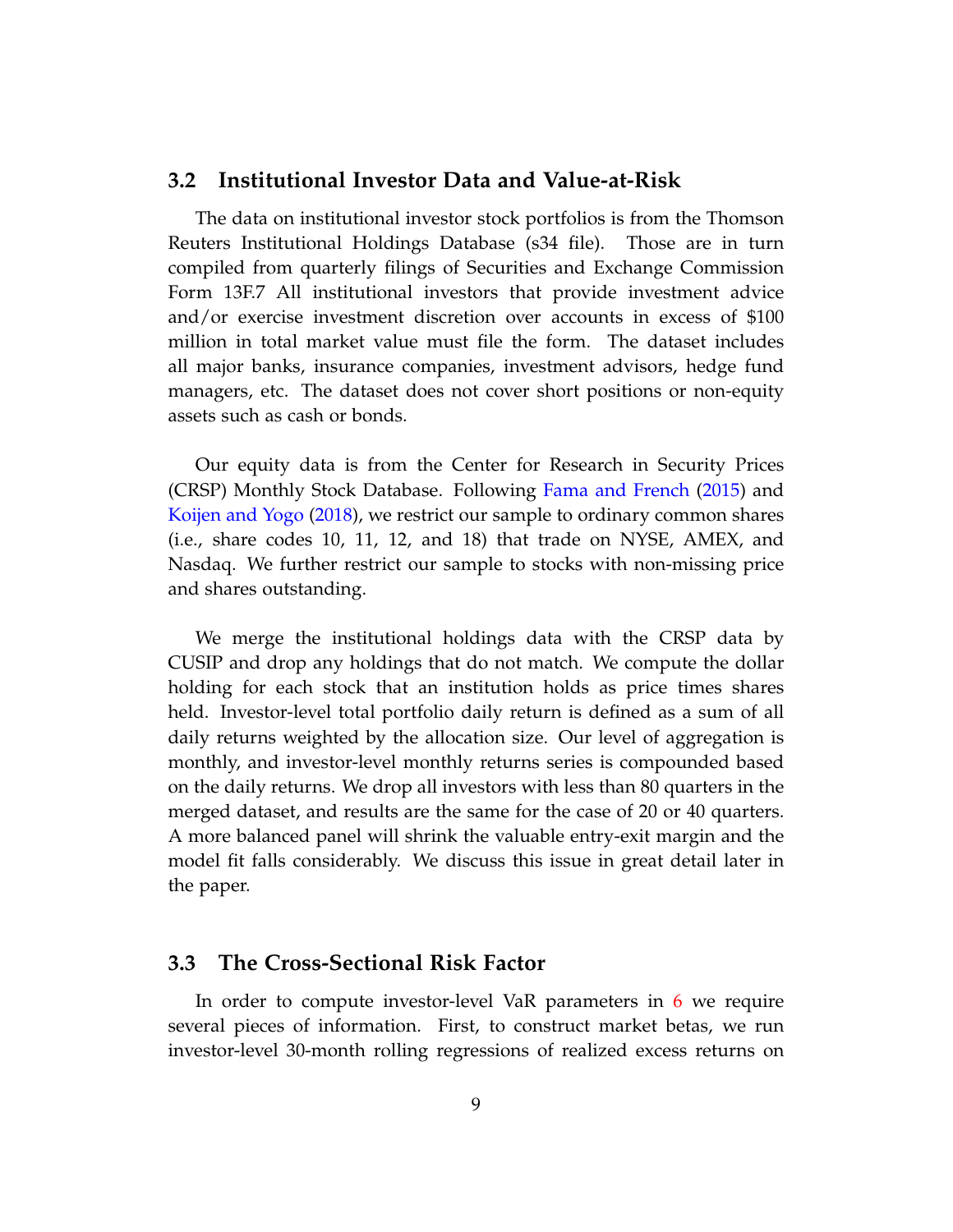the market factor (excess return on the S&P500 index). Our risk-free rate proxy is the 3-month U.S. LIBOR. We then winsorize the resulting distribution of betas at the 2.5% and 97.5% levels in each month. Second, since our measure  $\phi$  is forward looking, we require conditional investor and market returns. For both cases, we construct the conditional returns series as predicted values from monthly time-series regressions of returns with one lag. Third, stochastic volatility series is the particle filtered second-moment state of our model in [8.](#page-6-0) Similarly to conditional returns, we build the conditional volatility series from one-lag time series regressions. All variables are at the monthly frequency so the VaR measure can be interpreted as being monthly too. Having calculated the  $φ$ <sub>it</sub> for each investor and each point in time, we rescale the values so they lie on the [0, 1] interval. Our pricing factor will be constructed from the (time-varying) moments of the resulting cross-sectional distribution of  $\phi_{it}$ . In particular, we focus on (shocks to) the second moment, i.e. the standard deviation.

The raw unconditional second moment of the  $\phi_{it}$  distribution is plotted in Figure [2.](#page-18-0) The figure also plots, in the bottom panel, our pricing factor defined as the log-difference of the dispersion. For convenience, we label our factor CrossRisk. The second moment is highly procyclical, as evidenced from the picture. Factor piece-wise correlation coefficients are reported in [2.](#page-23-0) Correlations are just high enough such that CrossRisk proxies aggregate financial dynamics. At the same time, those are not too high in which case, say, fundamental volatility would be essentially driving our factor. Indeed, further dissection of the mechanism reveals that cyclicality of the factor is to a large degree driven by variation in the (dispersion) of investor-level betas (unreported). From the list of other noteworthy pricing factors that we are benchmarking, CrossRisk appears to most closely relate with the downside-risk CAPM of [Lettau et al.](#page-33-9) [\(2014\)](#page-33-9). We provide more formal evidence on attribution using cross-sectional asset pricing tests later in the paper.

### **3.4 Asset Portfolio and Factor Data**

We collect the data on returns of six asset classes from various sources. For equity, we use the [Fama and French](#page-32-6) [\(2015\)](#page-32-6) 25 size-book-to-market,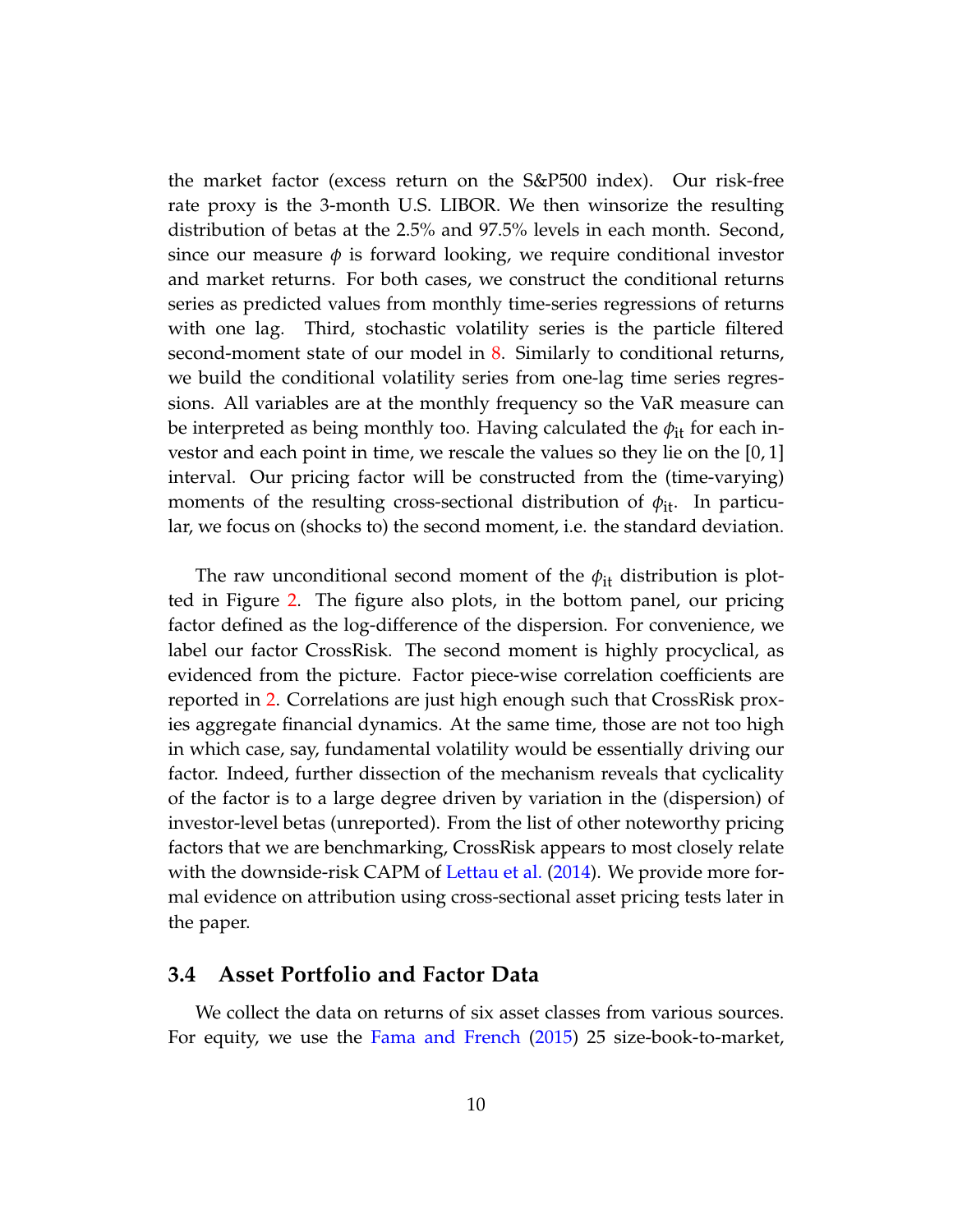10 profitability, and 10 investment portfolios. We also use 10 momentum sorted equity portfolios. For bonds, we use the CRSP's 6 "Fama bond portfolio returns", where portfolios are sorted according to their maturity.

For options, we leverage the data from [Constantinides et al.](#page-32-10) [\(2013\)](#page-32-10) who construct 18 portfolios of S&P 500 index options sorted on moneyness and maturity, split by contract type (9 put and 9 call portfolios). For currencies, we use the data from [Lettau et al.](#page-33-9) [\(2014\)](#page-33-9) who build six currency portfolios sorted on the interest rate differential. For commodities, we use 5 portfolios of commodity futures returns from the Commodities Research Bureau. Finally, for credit default swaps (CDS) we follow [He](#page-33-0) [et al.](#page-33-0) [\(2017\)](#page-33-0) and construct 25 portfolios sorted by spreads using individual name 5-year contracts.

In order to gauge the asset pricing performance of our factor, we source several well-known external factors such as the market excess return (proxied by the excess return on the S&P 500 index), the [Fama and French](#page-32-6) [\(2015\)](#page-32-6) HML, SMB, investment, and profitability factors, the [Carhart](#page-32-11) [\(1997\)](#page-32-11) momentum factor, the [Pastor and Stambaugh](#page-33-10) [\(2003\)](#page-33-10) liquidity factor, the [He](#page-33-0) [et al.](#page-33-0) [\(2017\)](#page-33-0) primary dealer capital ratio, the [Cochrane and Piazzesi](#page-32-12) [\(2005\)](#page-32-12) first principal component of the yield curve, and the [Lettau et al.](#page-33-9) [\(2014\)](#page-33-9) downside-risk CAPM factor. Our analysis is currently only on monthly data; quarterly aggregation will allow us to use more external factors for model comparison such as the [Adrian et al.](#page-31-0) [\(2014\)](#page-31-0) intermediary leverage.

## **4 Asset Pricing Tests**

### **4.1 Time Series Regressions**

Our main empirical exercise is the two-step Fama-MacBeth procedure. In this section we report results from the first step. We run time-series regressions of institutional investor-level excess returns on the CrossRisk and market factors by each asset class. We report asset-class specific returns as well as CrossRisk and market betas in Table [3.](#page-24-0) We note instantly the fact that CrossRisk betas are asset-specific: positive for equity and CDS portfolios, and negative for the rest. In other words, the quantity of risk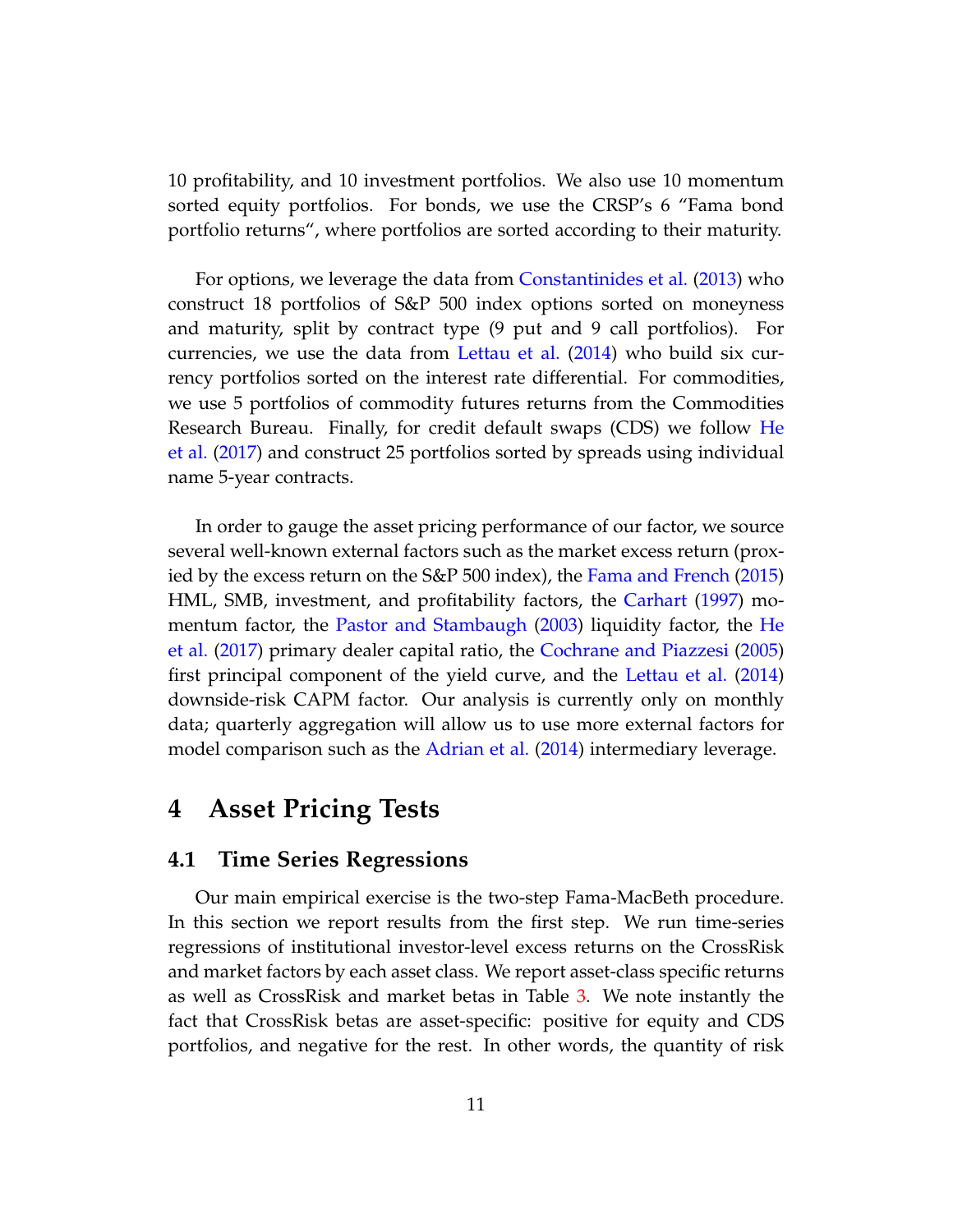differs significantly across assets.

### **4.2 Price of Cross-Sectional Risk**

Main empirical results of this paper are reported in Tables [4](#page-25-0) and [5.](#page-26-0) First, Table [4](#page-25-0) presents estimates from cross-sectional regressions of average portfolio excess returns on the risk exposures. The price of CrossRisk our factor - is always statistically significant (at least at the 5% level) for each asset class. We highlight that CrossRisk matters even conditionally on the presence of the market factor. Intercept of the pooled model with 113 portfolios is statistically indistinguishable from zero. The factor is also economically significant. For example, a one-standard deviation difference in CrossRisk betas within all asset portfolios (0.98), given the price of risk of 0.189 implies an annualized returns spread of roughly 2.2%. We measure overall model fit primarily through (adjusted)  $R^2$  and mean average pricing errors (MAPE), the latter reported in annualized percent. Model fit is very high within every individual asset class and for the case of all assets pooled together. The MAPE for the 113 pooled assets sample is just 2.06%, while for 55 equity portfolios it is less that 1%. Contrary to [He et al.](#page-33-0) [\(2017\)](#page-33-0), we don't find that the price of risk is of the same sign for all asset classes. In a future extension, the number of treasury, currency, and commodity portfolios will be increased.

Second, in Table [5](#page-26-0) we compare the performance of our CrossRisk factor against other commonly used factors. We focus on the Fama-French 3 and 5 factor models, the momentum factor, the primary dealer capital ratio, downside CAPM, liquidity, and the first principal component of the Treasury yield curve. We report prices of risk together with model fit statistics for specifications with and without CrossRisk. The price of cross-sectional risk is remarkably robust to the inclusion of other commonly used pricing factors, both economically and statistically. Conditional on other factors, inclusion of CrossRisk always increases (decreases) the aR<sup>2</sup> (MAPE). The only model that marginally outperforms our CrossRisk+market baseline is the Fama-French 5 factor model. However, even in that case the two  $aR^2$ are 0.686 and 0.703 and the MAPEs are 2.06% and 2.00%, respectively.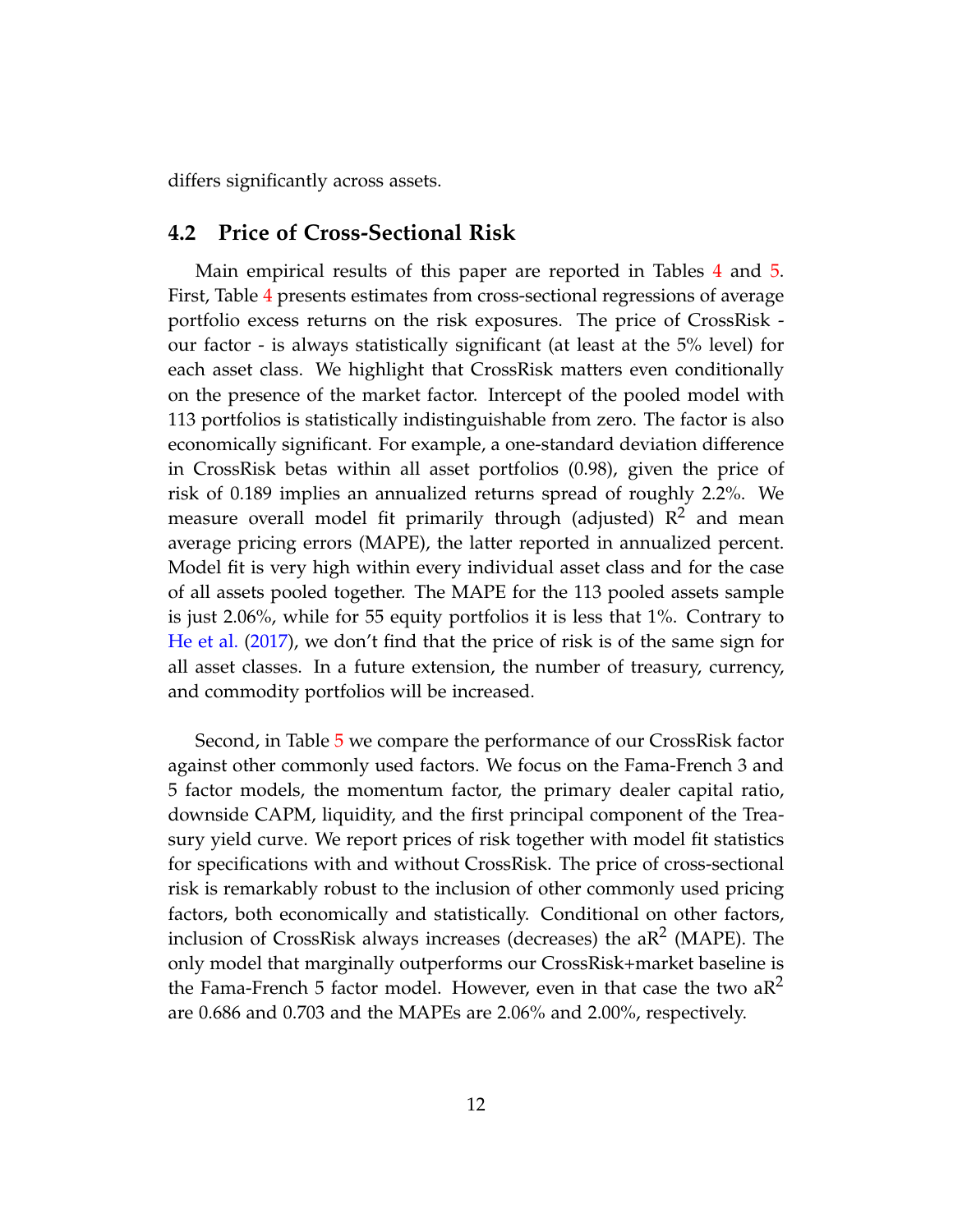Interestingly, the second moment of the VaR distribution has (by far) the highest explanatory pricing power among the first three. This can be seen from column 3 (CR3). Conditional on the presence of CrossRisk, including (shocks to the) mean and skewness adds only 10% in the marginal  $aR<sup>2</sup>$  which approximately equals the lone market factor's contribution. On the other hand, all three moments are strongly statistically significant, which suggests that there is useful information in the full time-varying *distribution* of risk rather than any of the first three moments individually. Quantitatively, the first three moments of the VaR distribution explain essentially as much of the cross-section of prices as the Fama-French 5-factor model, our most robust benchmark.

We visualize our results in Figures [3](#page-19-0) and [4.](#page-20-0) In figure 3 we compare predicted to realized returns in our baseline CrossRisk+Market model (left panel) and the key benchmark: the Fama-French 5-factor model (right panel). We pool all asset classes (113 portfolios) together. In Figure [4](#page-20-0) we plot pricing errors of the CrossRisk+Market model for each individual asset class.

## **5 Inspecting the Mechanism**

### **5.1 Investor Heterogeneity**

In this section we inspect the mechanism behind the strong asset pricing power of the CrossRisk factor. We explore three questions. First, which investor types drive the pricing power of the CrossRisk factor? We are able to distinguish 4 types in the Thomson Reuters database: Banks, Insurance Companies, Investment Companies and their Managers (Mutual Funds Management Companies), and Independent Investment Advisors. Investment companies include institutions whose primary source of revenue and/or assets is derived from regulated portfolio management. Specifically, some brokerage firms with mutual fund subsidiaries will be classified as investment companies if the mutual fund management business is deemed by Thomson to make up more than 50 percent of the total 13f assets for that institutional manager. Otherwise, independent money managers will be classified as independent investment advisors.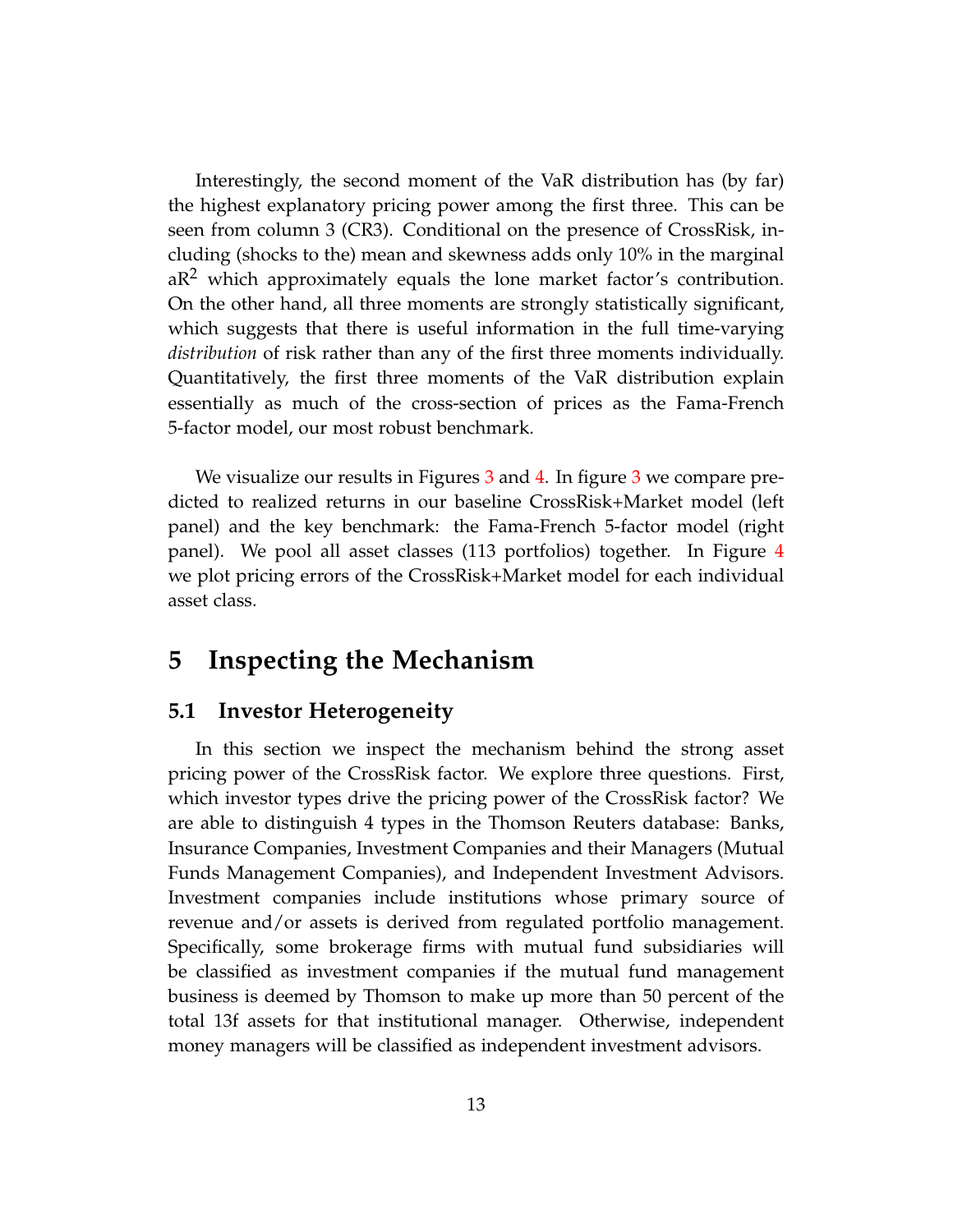Table [6](#page-27-0) reports the heterogeneity results. In each column, apart from the baseline, we exclude one investor type. We then re-construct the factor based on the new sample and re-run the time-series and cross-sectional regression steps, as before. The change in model fit statistics -  $aR^2$  and MAPE - relative to the baseline, is our key criterion for attributing model performance to that particular investor type. When we drop independent advisors (type 4), a $\mathbb{R}^2$  (MAPE) drop (increase) by around 16-20%. This is the highest change relative to the baseline. The role of independent investors in pricing assets is not surprising. More broadly, this is very consistent with [Adrian et al.](#page-31-0) [\(2014\)](#page-31-0) and [He et al.](#page-33-0) [\(2017\)](#page-33-0) who emphasize the financial intermediary SDF. In their sense, financial intermediaries are actively-trading primary dealers or broker-dealer firms. Passively traded mutual funds, insurance companies, or commercial banks play a lesser role in our estimation.

### **5.2 The Extensive Margin**

We now explore the extensive margin's role in driving our results. CrossRisk is the (log-difference) in the standard deviation of the institutional investor Value-at-Risk (VaR) distribution. Variation in dispersion could be due to either the intensive or extensive margin (or both). The extensive margin in this context stands for dynamic entry and exit of intermediaries into the risky market. Procyclicality of the dispersion suggests, everything else equal, procyclical entry/exit. In the present exercise, we try to capture this dimension more formally by varying the degree of panel balance-ness.

In table [7](#page-28-0) we report results with samples of institutional investors which have at least 20 (slightly), 40 (moderately), 80 (baseline), 120 (strongly), and 156 (fully) quarters of non-consecutive data. Numbers clearly show how model performance drops considerably with the degree of panel balanceness. The model's a $R^2$  falls and both the model intercept and MAPE increase. For example, relative to the baseline, the strongly balanced panel features a 50% drop in a $\mathbb{R}^2$ , a 30% rise in MAPE, and an intercept that is large and statistically different from 0. Overall, the extensive margin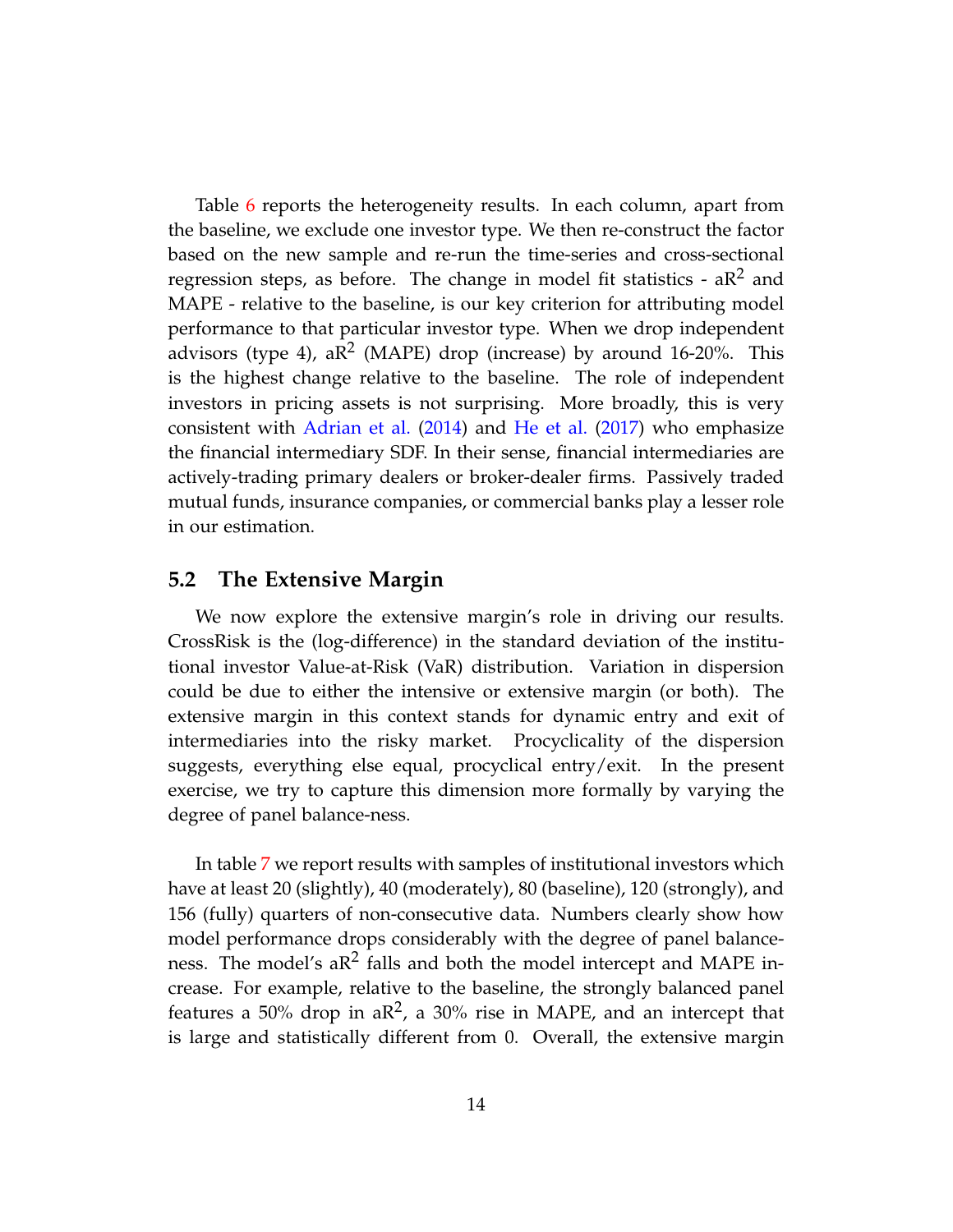plays a very important role for our mechanism, consistent with the theory in [Coimbra and Rey](#page-32-0) [\(2017\)](#page-32-0). It is also worth to report that we need to drop at least some investors in order to reduce noise. In the case of the slightly balanced panel (at least 20 quarters of data), model fit statistics are quantitatively very similar to the baseline.

### **5.3 Attribution**

An important robustness check for our factor is the following question: to what extent does market volatility explain asset prices by itself? In other words, does our factor simply mimic the VIX or S&P500 realized volatility<sup>[2](#page-0-0)</sup>. Table [8](#page-29-0) reports our baseline asset pricing results together with special cases where we use counterfactual values for volatility, investor betas, or investor returns in the construction of the underlying Value-at-Risk measure in Equation [6.](#page-5-1) In particular, in each column we fix them to the respective time-series average values. We see that when we fix either market volatility or investor betas, model fit worsens. But quantitatively, much more so for betas than for volatility. Furthermore, the model intercept becomes large and statistically different from 0 in both cases.

This suggests that the baseline CrossRisk factor does not simply mimic volatility/uncertainty shocks; there is a large role played by the risk adjustment margin (change in market betas) of individual investors. Overall, these results lend support to our model specification and the functional form of the Value-at-Risk measure. In other words, our particular structure that is imposed on volatility, returns, and betas does much better than any individual component.

## **6 Cross-Risk Beta Sorting**

Our final empirical exercise involves the seminal [Fama and French](#page-32-13) [\(1992\)](#page-32-13) empirical test. We form equity portfolios based on ex-ante Cross-

<sup>&</sup>lt;sup>2</sup>The role of second-moment (or indeed skewness) risk has been explored and documented by [Ang et al.](#page-31-9) [\(2006\)](#page-31-9); [Adrian and Rosenberg](#page-31-7) [\(2008\)](#page-31-7); [Adrian et al.](#page-31-10) [\(2017\)](#page-31-10); [Gabaix](#page-33-11) [et al.](#page-33-11) [\(2006\)](#page-33-11); [Bansal et al.](#page-31-11) [\(2013\)](#page-31-11), among many others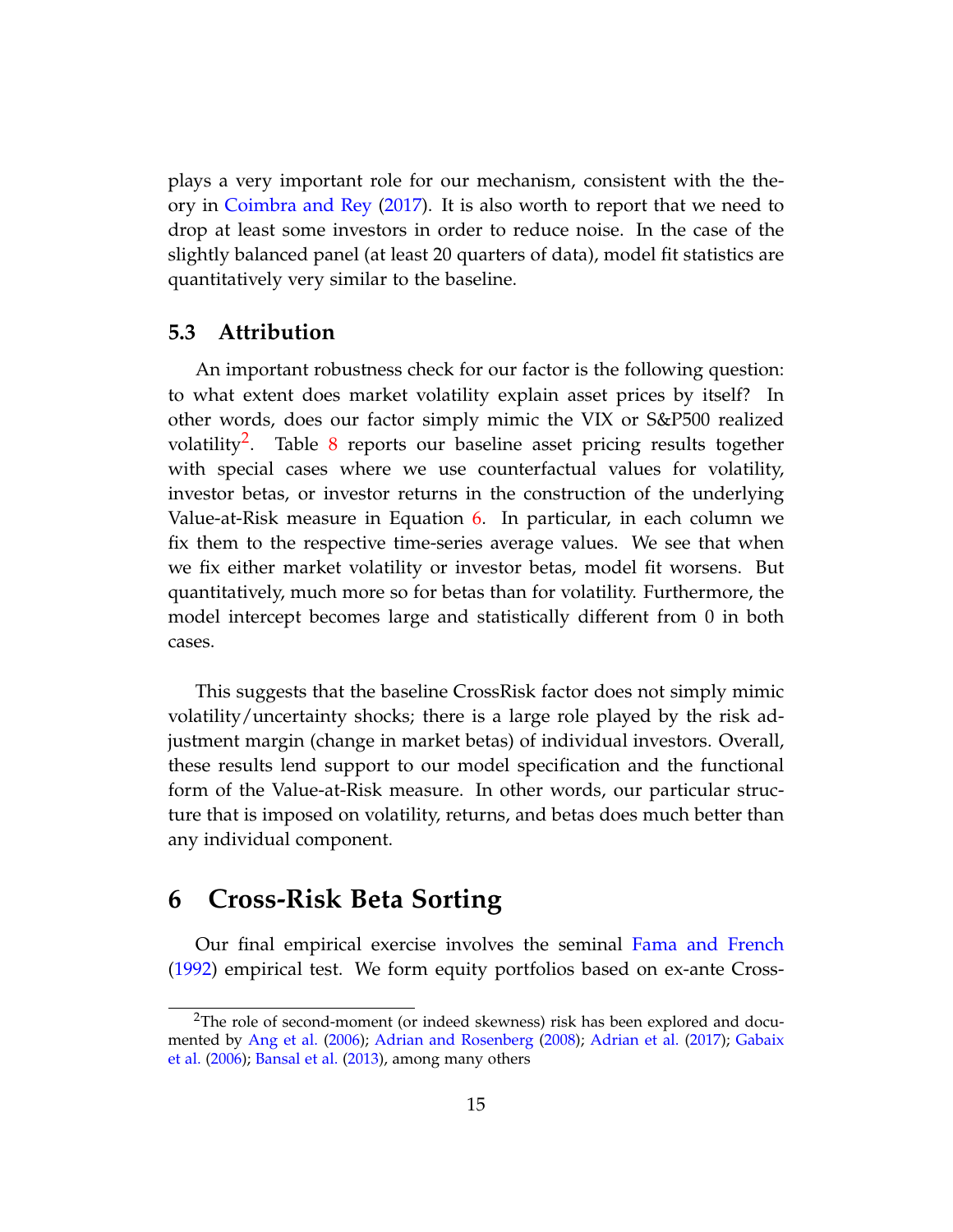Risk betas. And then we show that the resulting portfolios deliver an average returns spread. Concretely, we run 120-month rolling CUSIP-level regressions of excess returns on the CrossRisk factor. As usual, CrossRisk is defined as the log-difference of the time-varying standard deviation of the institutional investor model-implied Value-at-Risk density. We require at least 60 observations in these rolling regressions. We don't truncate or winsorize the resulting betas, although doing so doesn't do much to the results. For each month, we then construct 10 CrossRisk beta quantiles and compute quantile-specific average excess returns. We also build a synthetic high-minus-low portfolio that is long the 10th and short the 1st quantile of CrossRisk betas.

We report results from this exercise in Table [9.](#page-30-0) We present quantilespecific average betas (multiplied by 100 for convenience), average excess returns, standard deviations, the Sharpe ratios, and CAPM *α*s together with the respective t-stats. CrossRisk beta sorting produces a returns and Sharpe ratio spread as seen from column 3. It is also visible on Figure [5,](#page-21-0) which plots the quantile-specific average returns. Interestingly, there seems to be a concave relationship between CrossRisk betas and returns, although we currently don't explore this dimension. The high-minus-low portfolio (10-1) in Table [9](#page-30-0) earns an average excess return of 5.80% with a Sharpe ratio of 0.24. These numbers are comparable to the returns spread due to leverage beta sorts in [Adrian et al.](#page-31-0) [\(2014\)](#page-31-0), as well as the more standard SMB or HML portfolios. However, as expected, the CAPM alphas are not significant (for each quantile and the 10-1 portfolio), implying that portfolio construction is quite noisy. It is well understood that sorting on covariances makes it very difficult to capture the true pricing kernel variation.

## **7 Conclusion**

This paper contributes to recent debates on the importance of the financial sector in the economy by first proposing a novel way to measure the cross-sectional distribution of ex-ante risk-taking and then by showing that dispersion of this time-varying distribution is empirically an important factor for the pricing of assets. Overall, this paper provides evidence in support of heterogeneity in the cross-section of financial intermediaries.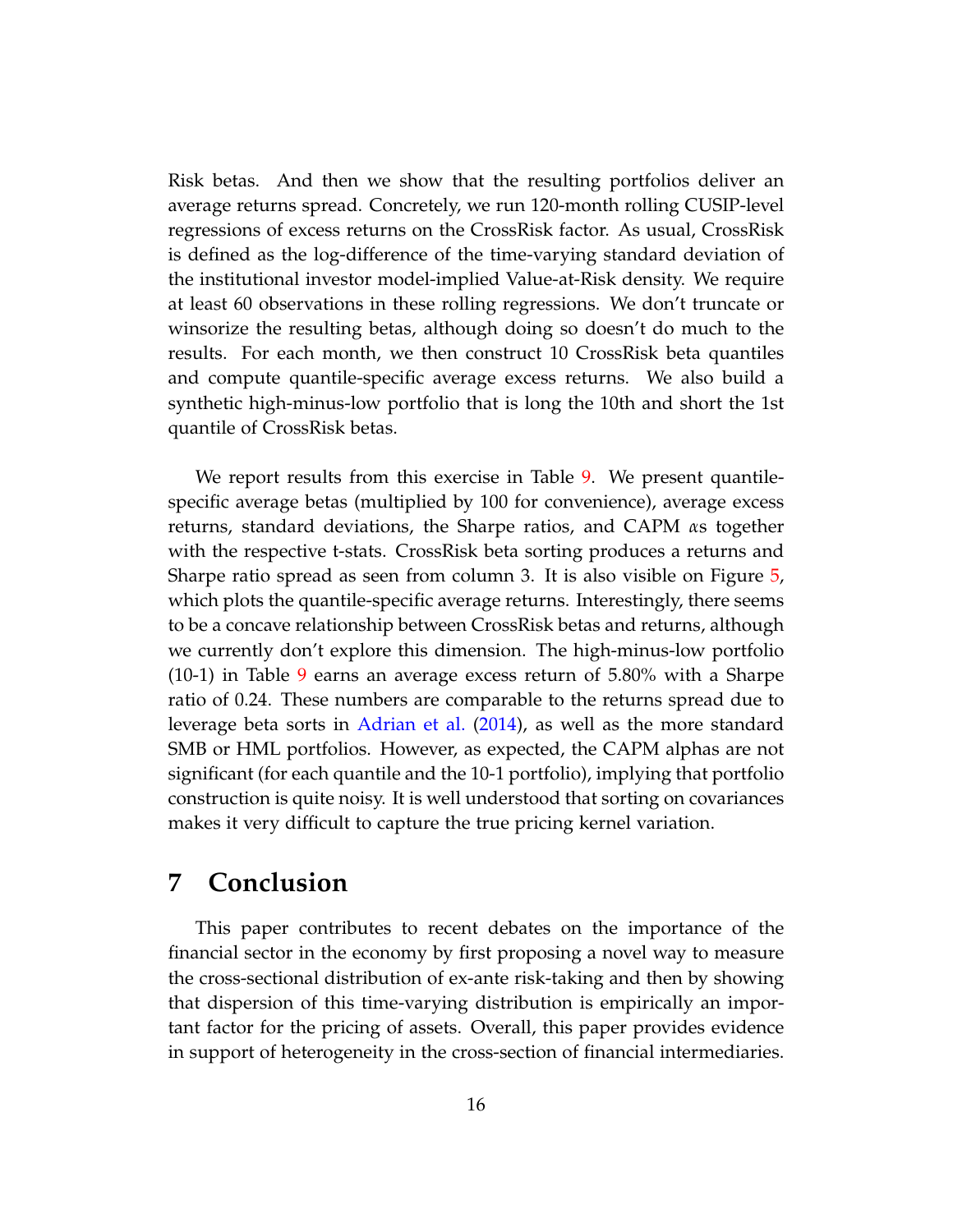First, we derived our measure of risk-taking from a structural model and identified the necessary ingredients to calculate it for each institution. Secondly, we extracted expected returns and expected volatility of market returns by applying a particle filter to a structural model of returns with stochastic volatility. Combining this with information on equity portfolio weights of institutional investors, we calculate the time-varying cross-sectional distribution of our risk-taking measure.

Finally, we construct the CrossRisk factor: a candidate SDF that is the log-difference of the second moment of this distribution. We show that our single-factor model is very informative in pricing a large cross-section of traditional (equity and bonds) and more complex assets (CDS, options, currency, commodities). In particular, the baseline CrossRisk+market model explains 68.6% of the cross-sectional variation in risk quantity (betas) of 113 traditional and exotic asset portfolios. We dissect the mechanism that drives our results and find that independent financial advisors and the dynamic extensive margin play a very important role in our asset pricing performance.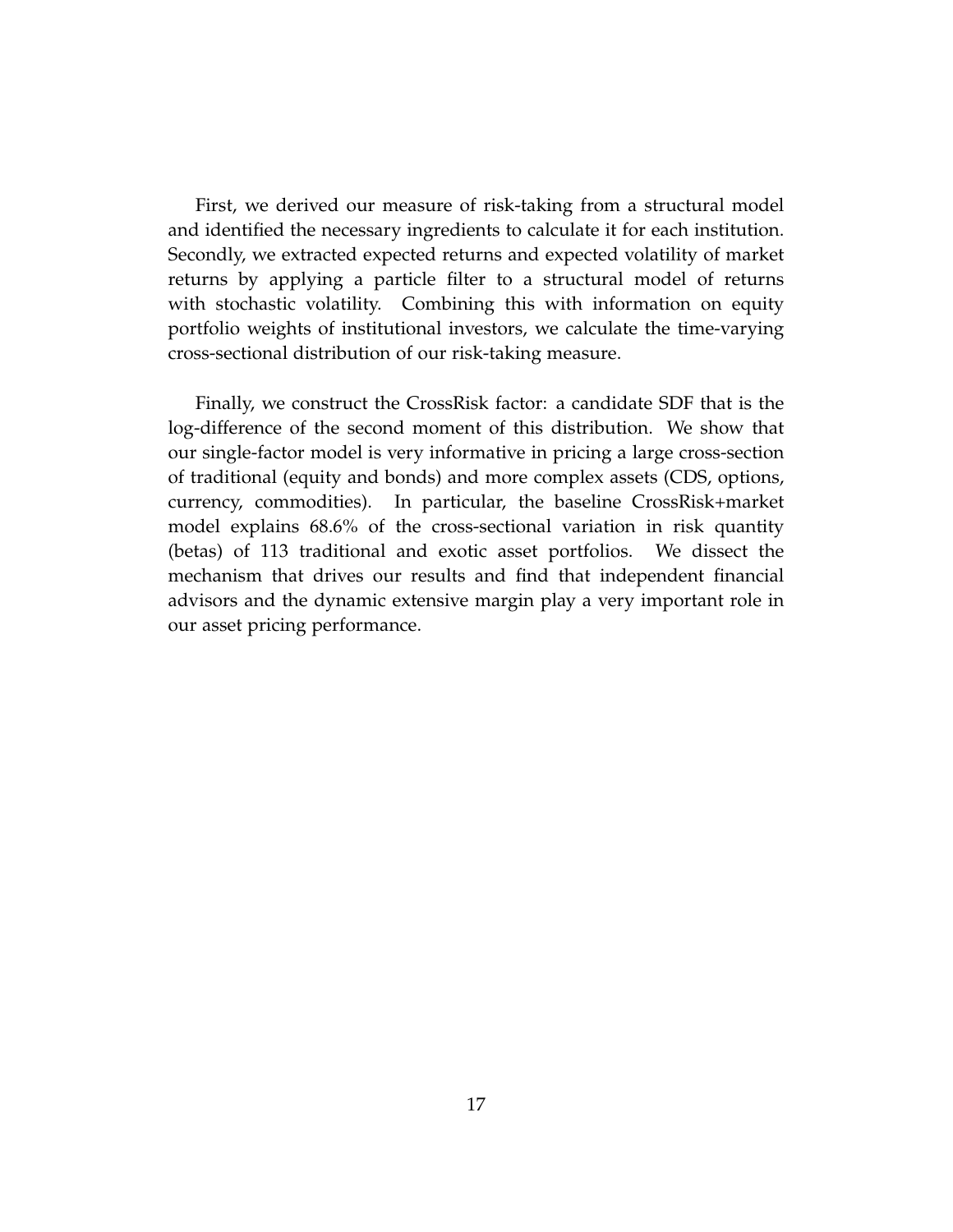## **Appendix: Figures and Tables**

### **Figure 1: Market Returns and Stochastic Volatility**

<span id="page-17-0"></span>This figure plots the time-series of the returns on the S&P500 Index, the (log of) estimated stochastic volatility, and the estimate of a variance premium. Model [8](#page-6-0) likelihood is filtered with a Particle Filter that is run on 2500 particles. The likelihood is maximized with a variant of a Bayesian Markov Chain Monte Carlo algorithm with 2000 iterations. The resulting volatility series is filtered (Dashed line) and smoothed with a particle smoother (Bold). Variance premium is the (modulus) of the residuals from a regression of the riskneutral squared volatility expectation on fundamental volatility. The dependent variable is the CBOE Volatility Index. Data frequency is daily, from 1980:02:01 to 2018:31:12. Returns and volatility are annualized.

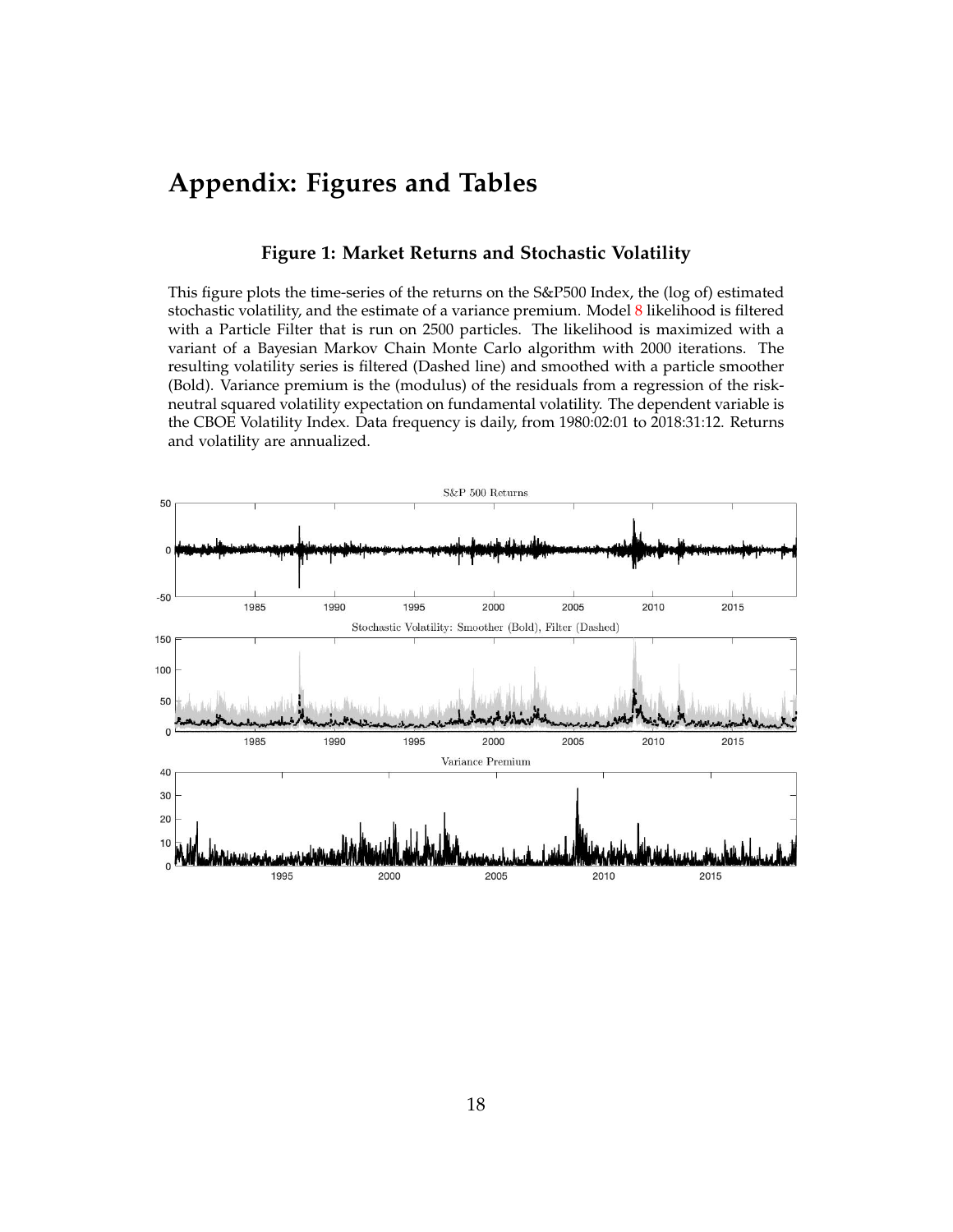### <span id="page-18-0"></span>**Figure 2: Value-at-Risk Dispersion and the CrossRisk Pricing Factor**

This graph shows the dispersion (standard deviation) of the time-varying distribution of model-implied Value-at-Risk (VaR) of individual institutional investors (upper panel) and our pricing factor - CrossRisk - defined as the month-on-month log-difference in the VaR dispersion. VaR dispersion is in percent, annualized. Data frequency is monthly, ranging from 1982:1 to 2018:12

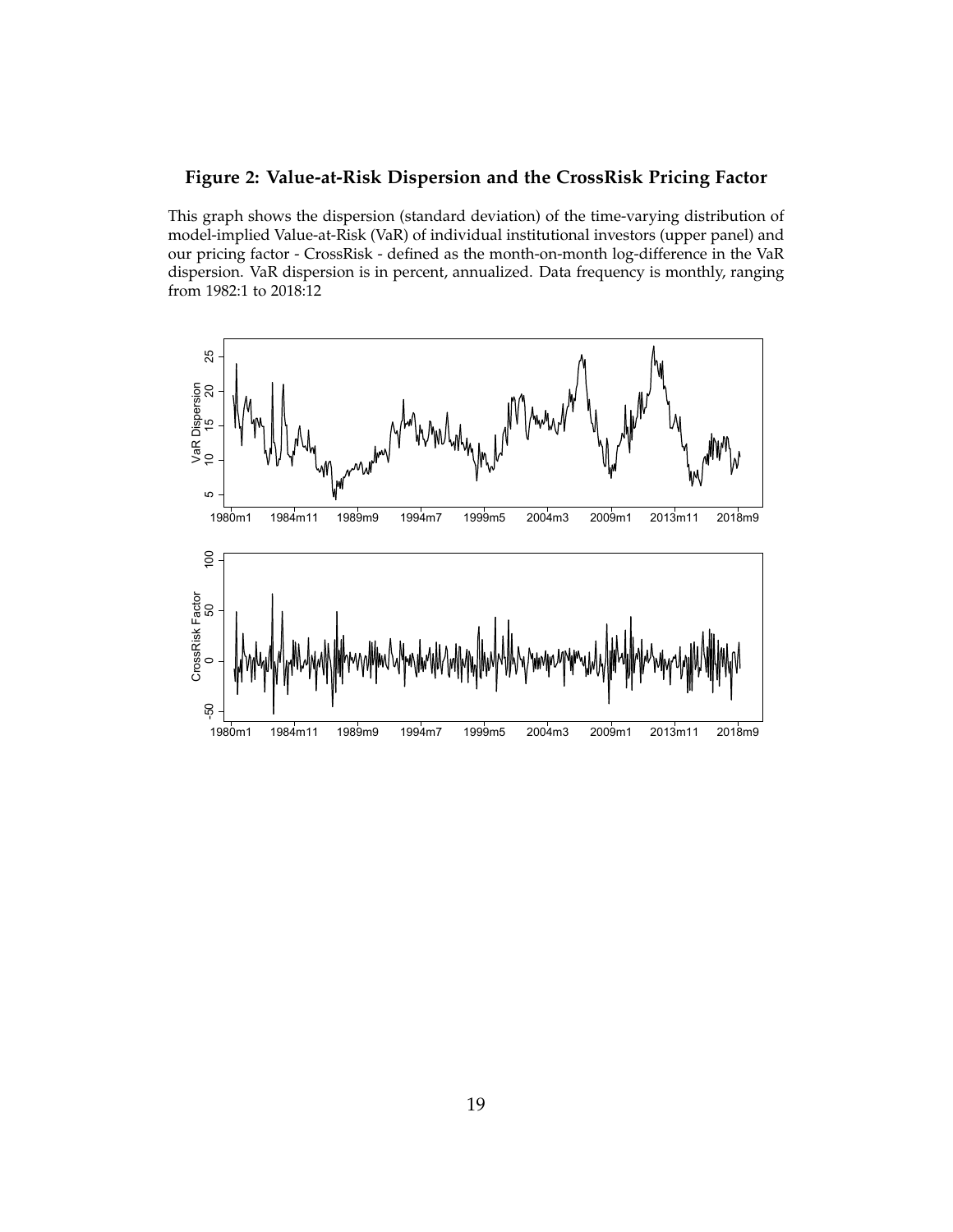### <span id="page-19-0"></span>**Figure 3: Predicted vs Realized Returns: CrossRisk and FF-5**

This graph plots the actual vs predicted expected returns (pricing errors) for all 6 asset classes: 25 size and book-to-market, 10 momentum, 10 profitability, and 10 investment sorted equity portfolios as well as 6 Treasury bond, 24 CDS, 18 options, 5 currency, and 5 commodities portfolios. Left panel represents the CrossRisk + market factor model. CrossRisk is the log-difference of the time-varying standard deviation of institutional investor model-implied Value-at-Risk. The right panel represents the Fama-French 5-factor model [\(Fama and French,](#page-32-6) [2015\)](#page-32-6). Adjusted R-squared for the two panels are 68.6% and 70.3% respectively. MAPE are 2.06% and 2.00% annualized, respectively. Sample period of 1982:1-2018:12, data is monthly. Returns are in percent, per year. Shaded lines are 95% confidence intervals. Dashed lines are 45-degree fits. Labels are portfolio identifiers: 1-25 are size and book-to-market, 25-35 momentum, 35-45 investment, and 45-55 profitability sorted equity portfolios; 56-61 are Treasury bond, 62-85 CDS, 86-90 currency, 91-95 commodities, 96-113 options portfolios.

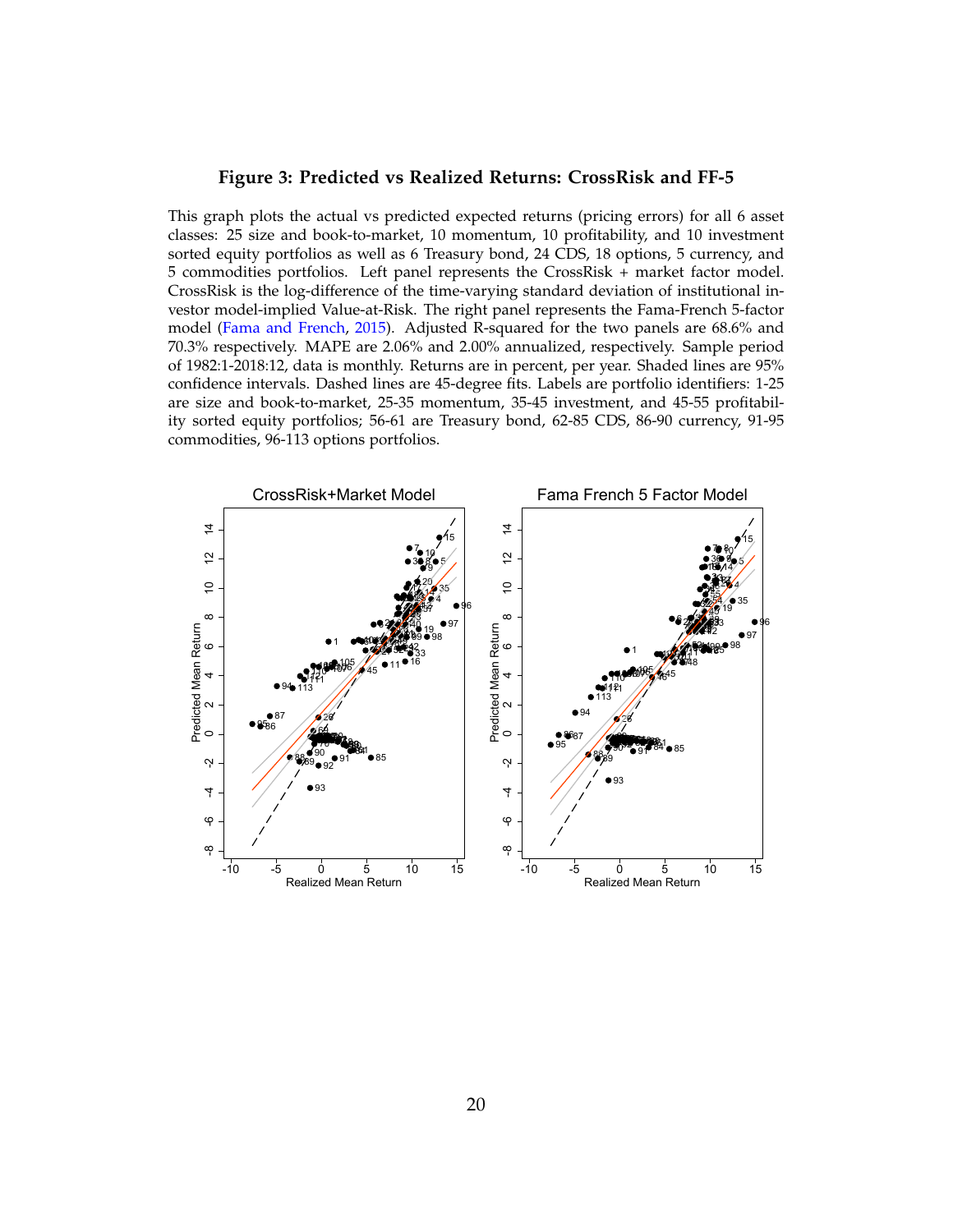### **Figure 4: Predicted vs Realized Returns: All Assets**

<span id="page-20-0"></span>This graph plots the actual vs predicted expected returns (pricing errors) for all 6 asset classes individually: 25 size and book-to-market portfolios separately, all equity that also include 10 momentum, 10 profitability, and 10 investment sorted equity portfolios; 6 Treasury bond, 24 CDS, 18 options, 5 currency, and 5 commodities portfolios. The model in each asset class includes the CrossRisk and market factors. CrossRisk is the log-difference in the cross-sectional standard deviation of institutional investor model-implied value at risk. Returns are in percent, per year. Shaded lines are 95% confidence intervals. Dashed lines are 45-degree fits. Monthly data is 1982:1-2018:12.

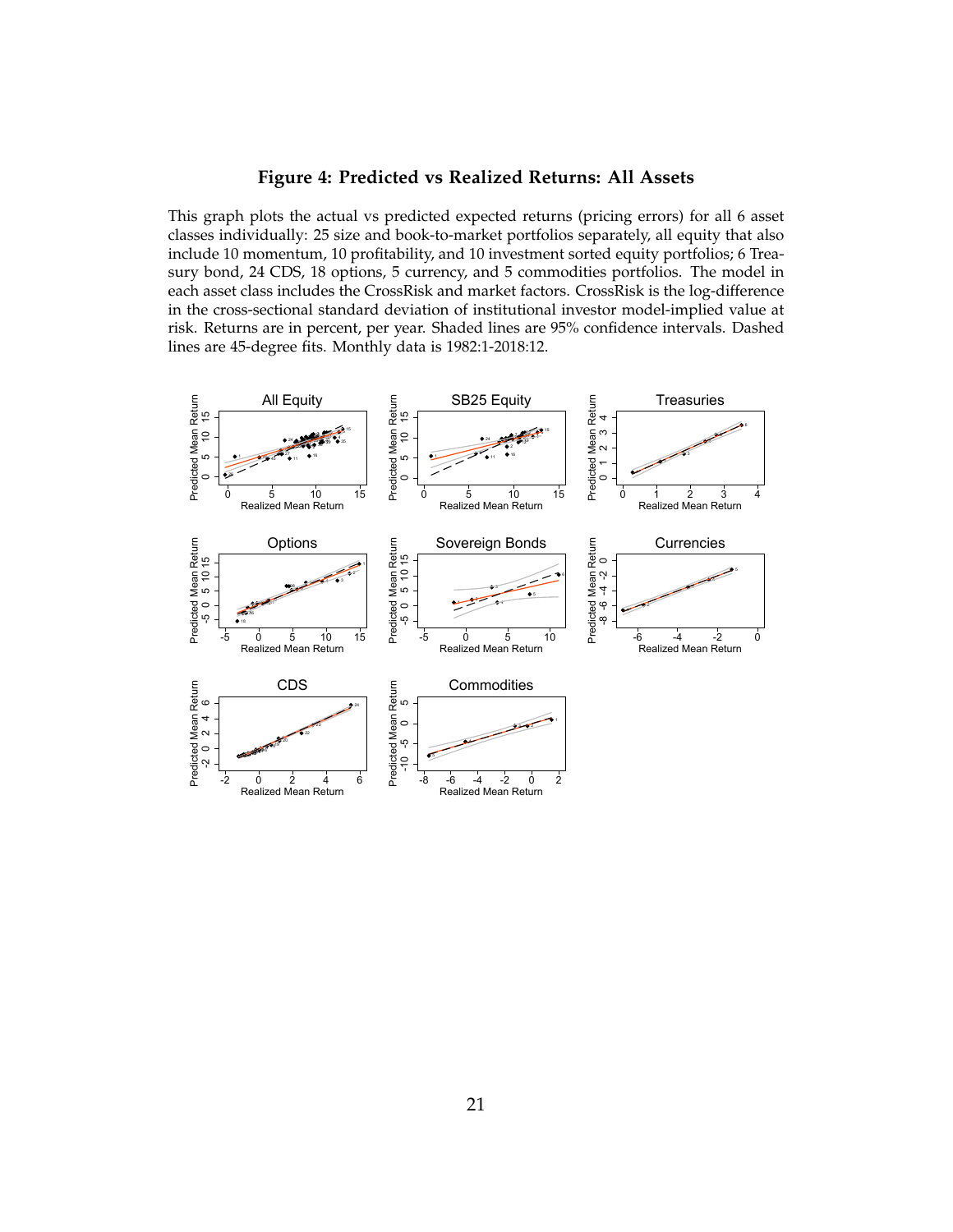### **Figure 5: CrossRisk Beta Sorted Portfolio Returns**

<span id="page-21-0"></span>This graph plots average returns on 10 CrossRisk beta sorted equity portfolios. To construct these portfolios, we run 120-month rolling CUSIP-level regressions of excess returns on the CrossRisk factor for each firm in the CRSP universe. We require at least 60 observations in the rolling regressions. CrossRisk is defined as the log-difference of the time-varying standard deviation of the institutional investor model-implied Value-at-Risk. Returns are in percent, annualized. The monthly data is 1986m1-2018m12.

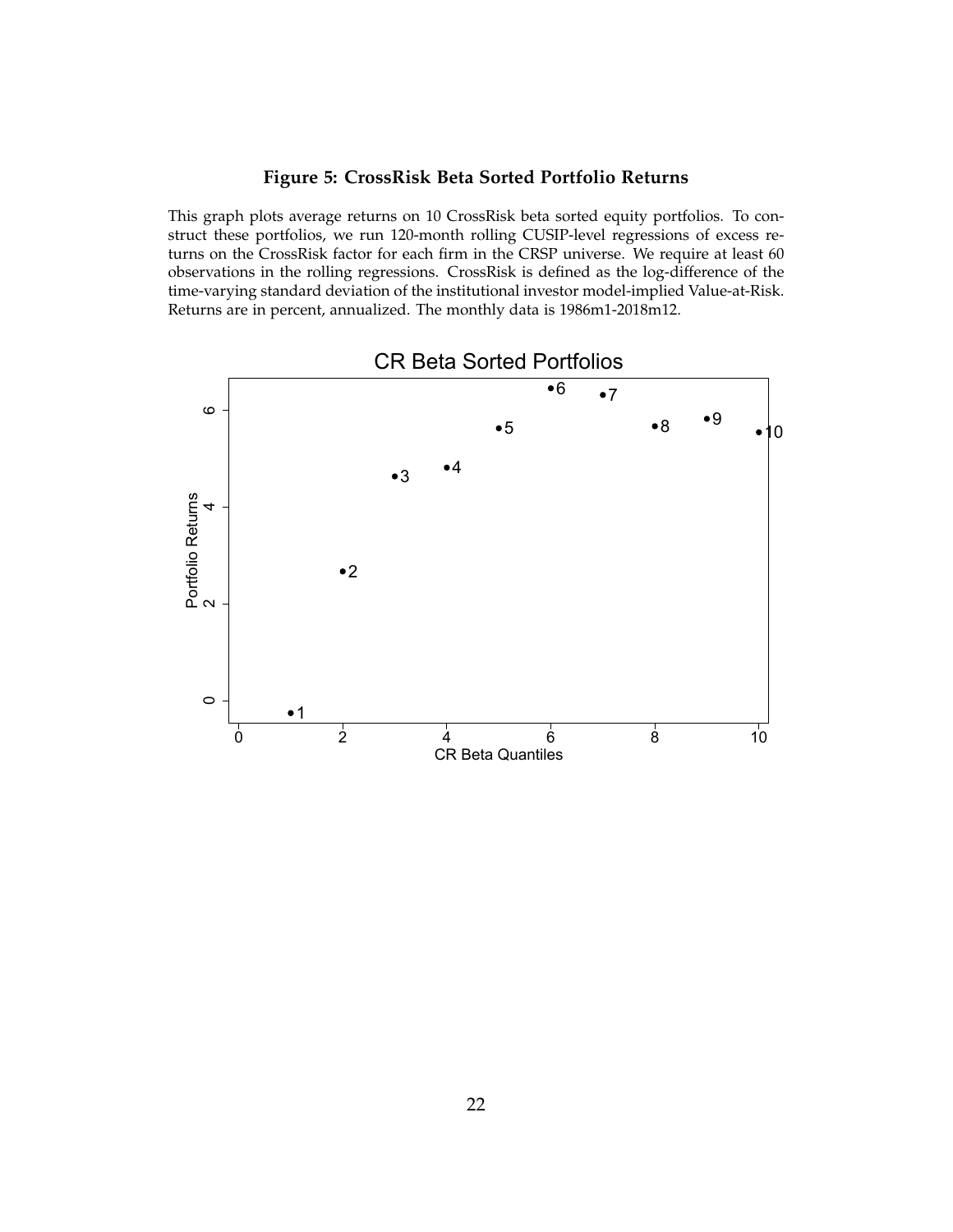### <span id="page-22-0"></span>**Table 1: Stochastic Volatility Model Posterior Parameter Estimates**

This table reports posterior parameter estimates of the stochastic volatility model in [\(8\)](#page-6-0). Likelihood filtering is done with the particle filter and 2000 particles. Likelihood maximization is done with a loose Bayesian prior and 2500 Markov Chain Monte Carlo iterations. We discard the first 500 draws. Data is daily and ranges from 1980:02:01 to 2018:31:12.

|      |                                                              | $\rho_{\sigma}$ | п    |  |
|------|--------------------------------------------------------------|-----------------|------|--|
| 0.99 | -4.79                                                        | 0.96            | 0.11 |  |
|      | $(0.99, 0.99)$ $(-4.71, 4.82)$ $(0.95, 0.97)$ $(0.10, 0.12)$ |                 |      |  |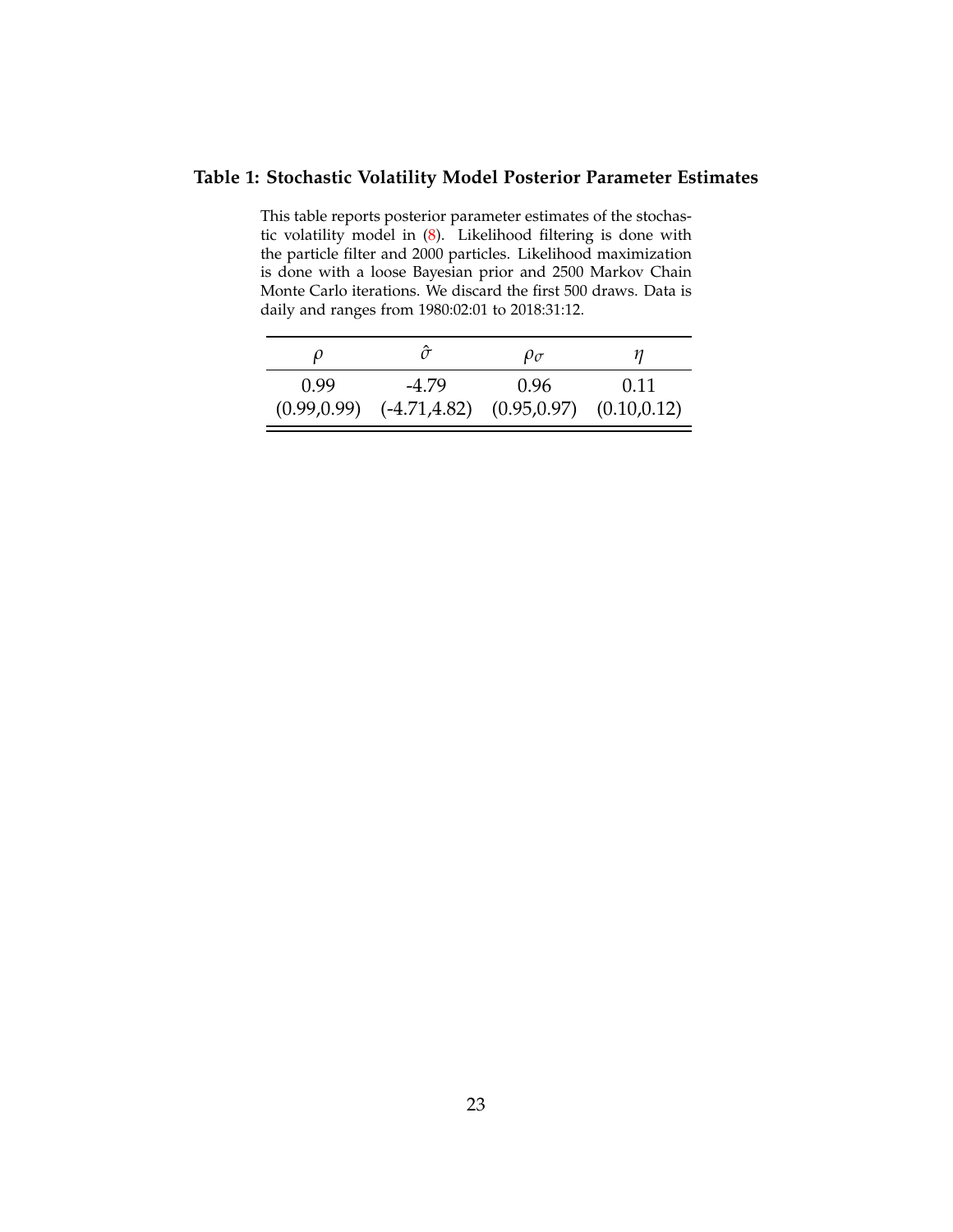### **Table 2: CrossRisk Factor Correlations**

<span id="page-23-0"></span>This table reports piece-wise correlation coefficients of our factor - CrossRisk - with other noteworthy time series. VaR mean, dispersion, and skewness are the first three moments, respectively, of the model-implied time-varying distribution of Value-at-Risk. Volatility is the extracted stochastic volatility state, market is realized return on the S\$P500 index, HML and SMB are the [Fama and French](#page-32-5) [\(1993\)](#page-32-5) size and book/market factors. MoM is the momentum factor from Kenneth French's website. CP is the first principal component of the yield curve [\(Cochrane and Piazzesi,](#page-32-12) [2005\)](#page-32-12). HKM is the primary dealer capital ratio factor [\(He et al.,](#page-33-0) [2017\)](#page-33-0). PS is the liquidity factor [\(Pastor and Stambaugh,](#page-33-10) [2003\)](#page-33-10). LMW is the downside-risk CAPM [\(Lettau et al.,](#page-33-9) [2014\)](#page-33-9). Monthly data is 1982m1-2018m12.

|                  | VaR Dispersion | CrossRisk Factor VaR Mean |         | VaR Skewness |
|------------------|----------------|---------------------------|---------|--------------|
| VaR Dispersion   | 1.00           |                           |         |              |
| CrossRisk Factor | 0.21           | 1.00                      |         |              |
| VaR Mean         | 0.01           | 0.11                      | 1.00    |              |
| VaR Skewness     | 0.12           | 0.19                      | 0.00    | 1.00         |
| Volatility       | $-0.20$        | $-0.06$                   | $-0.22$ | $-0.02$      |
| Market           | 0.02           | 0.12                      | 0.13    | 0.08         |
| <b>HML</b>       | 0.13           | 0.06                      | 0.07    | 0.01         |
| <b>SMB</b>       | 0.05           | 0.06                      | 0.14    | 0.06         |
| MoM              | 0.02           | 0.04                      | $-0.16$ | 0.00         |
| CP               | $-0.29$        | $-0.01$                   | $-0.02$ | 0.03         |
| <b>HKM</b>       | 0.00           | 0.09                      | 0.17    | 0.10         |
| <b>PS</b>        | 0.06           | 0.04                      | $-0.07$ | $-0.03$      |
| LMW              | 0.19           | 0.18                      | 0.20    | 0.17         |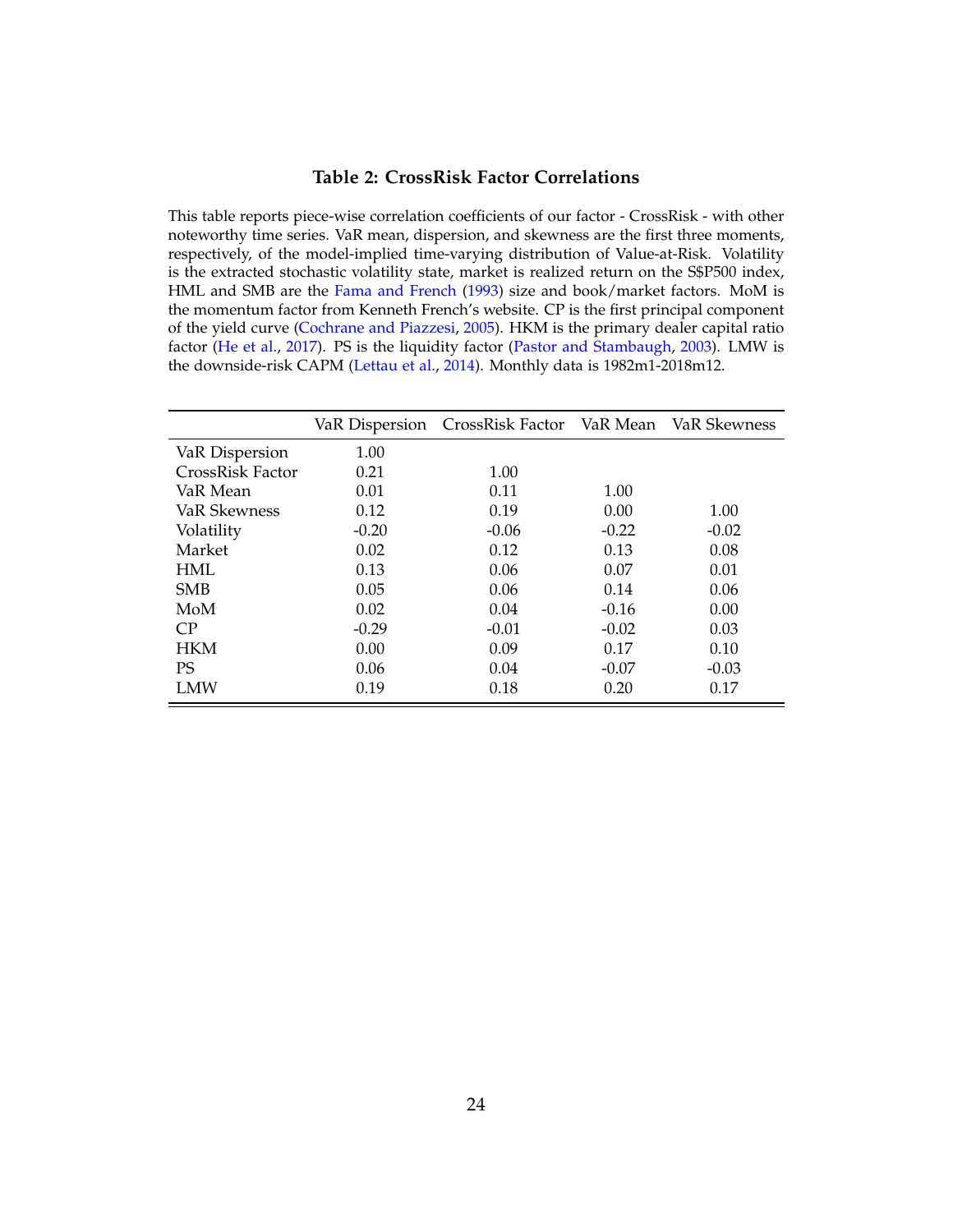### **Table 3: Time Series Regressions and Summary Statistics**

<span id="page-24-0"></span>This table presents the time-series regression of institutional investor level returns on the CrossRisk and the market factors. CrossRisk is defined as the log-difference in the time-varying standard deviation of the institutional investor model-implied Value-at-Risk distribution. Returns are in percent, annualized. CrossRisk betas are multiplied by 100 for convenience. The monthly data is 1982m1-2018m12.

|                  | All Equity |         | Options  |          |          | Treasuries Currencies Commodities | All Assets |
|------------------|------------|---------|----------|----------|----------|-----------------------------------|------------|
| Mean Return      | 8.67       | 0.17    | 3.81     | 1.99     | $-3.93$  | $-2.53$                           | 4.68       |
| Sd Return        | 0.72       | 0.46    | 1.62     | 0.34     | 0.65     | 1.06                              | 1.51       |
| Mean CR Beta     | 35.78      | 1.86    | $-30.25$ | $-19.96$ | $-30.29$ | $-48.53$                          | 8.45       |
| Sd CR Beta       | 127.62     | 7.56    | 30.68    | 14.17    | 73.01    | 122.17                            | 98.04      |
| Mean Market Beta | 1.03       | $-0.03$ | 0.87     | 0.00     | 0.04     | 0.09                              | 0.64       |
| Sd Market Beta   | 0.15       | 0.04    | 0.13     | 0.01     | 0.05     | 0.04                              | 0.49       |
| Assets           | 55         | 24      | 18       | 6        | 5        | 5                                 | 113        |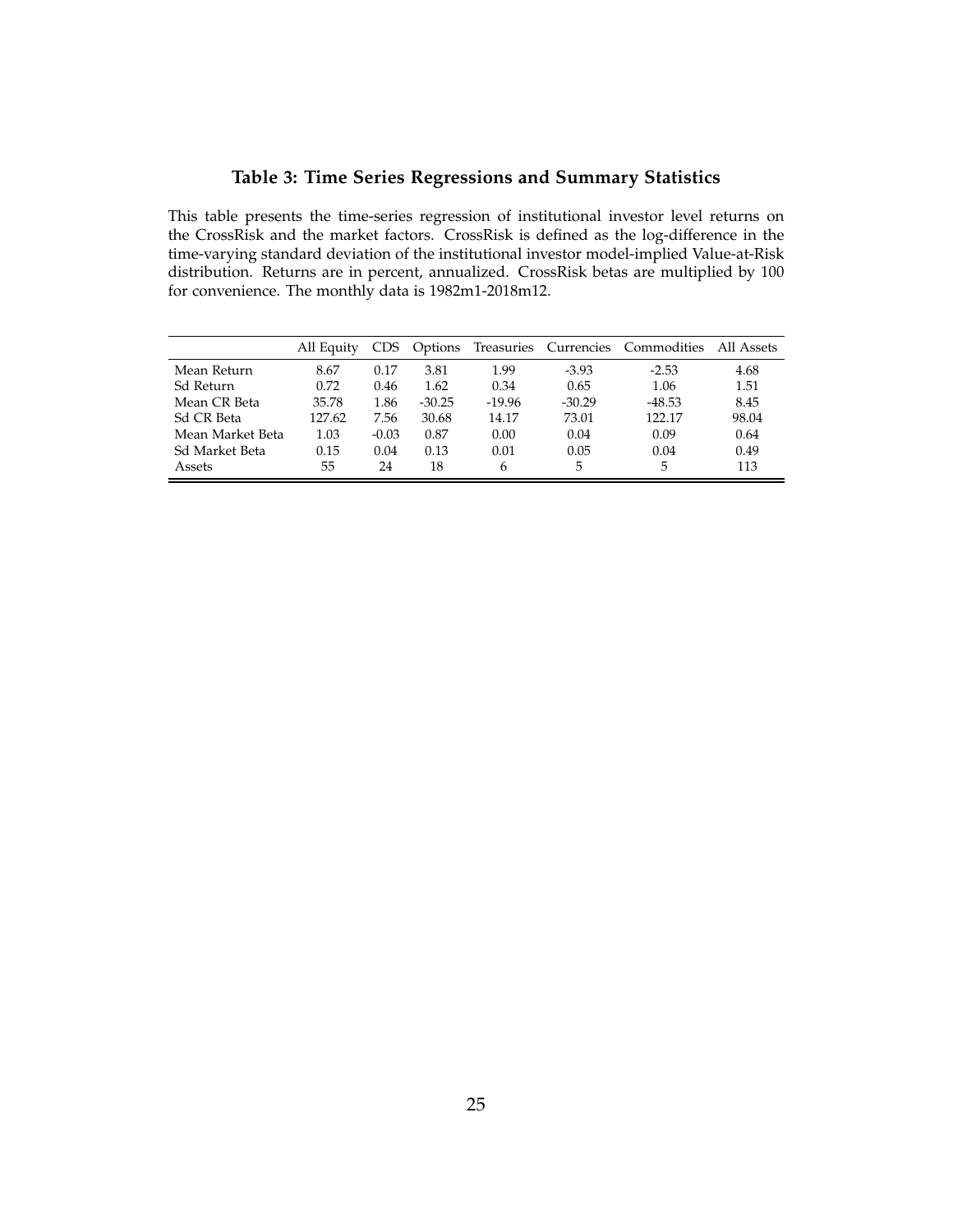### **Table 4: Cross-Sectional Asset Pricing Tests by Asset Class**

<span id="page-25-0"></span>This table presents the price of risk on the CrossRisk and excess market returns factors. CrossRisk is defined as the log-difference in the time-varying standard deviation of the institutional investor model-implied Value-at-Risk distribution. Risk prices are the slopes of linear cross-sectional regressions of average portfolio excess returns on risk exposures. Betas are estimated from the first-stage time-series regression. Mean absolute pricing error (MAPE) is in annual percentage points. Shanken SEs are in the parentheses. The monthly data is 1982m1-2018m12

|             | <b>SB25</b> | All Equity | <b>CDS</b>   | Options     | Treasuries  | Currencies  | Commodities |            | All Assets |
|-------------|-------------|------------|--------------|-------------|-------------|-------------|-------------|------------|------------|
| CrossRisk   | $0.0970***$ | $0.117***$ | $0.0717*$    | $0.470***$  | $-0.768***$ | $-0.135**$  | $-0.178**$  | $0.189***$ | $0.189***$ |
|             | (0.0309)    | (0.0145)   | (0.0356)     | (0.112)     | (0.0387)    | (0.0180)    | (0.0279)    | (0.0195)   | (0.0194)   |
| Market      | $-0.337$    | $-0.218$   | $-3.013***$  | $2.685***$  | $-5.504**$  | 1.895**     | $-6.279**$  | $0.614***$ | $0.597***$ |
|             | (0.343)     | (0.157)    | (0.116)      | (0.404)     | (0.999)     | (0.242)     | (0.676)     | (0.0476)   | (0.0261)   |
| Intercept   | $1.064***$  | $0.904***$ | $-0.0795***$ | $-1.874***$ | 0.0140      | $-0.447***$ | $0.289*$    | $-0.0170$  |            |
|             | (0.362)     | (0.158)    | (0.00290)    | (0.380)     | (0.00990)   | (0.0126)    | (0.0724)    | (0.0416)   |            |
| Assets      | 25          | 55         | 24           | 18          | 6           | 5           | 5           | 113        | 113        |
| aR2         | 0.522       | 0.683      | 0.988        | 0.917       | 0.985       | 0.990       | 0.959       | 0.686      | 0.826      |
| <b>RMSE</b> | 0.144       | 0.117      | 0.0147       | 0.135       | 0.0121      | 0.0186      | 0.0625      | 0.245      | 0.244      |
| <b>MAPE</b> | 1.18        | 0.96       | 0.12         | 1.16        | 0.07        | 0.13        | 0.45        | 2.06       | 2.04       |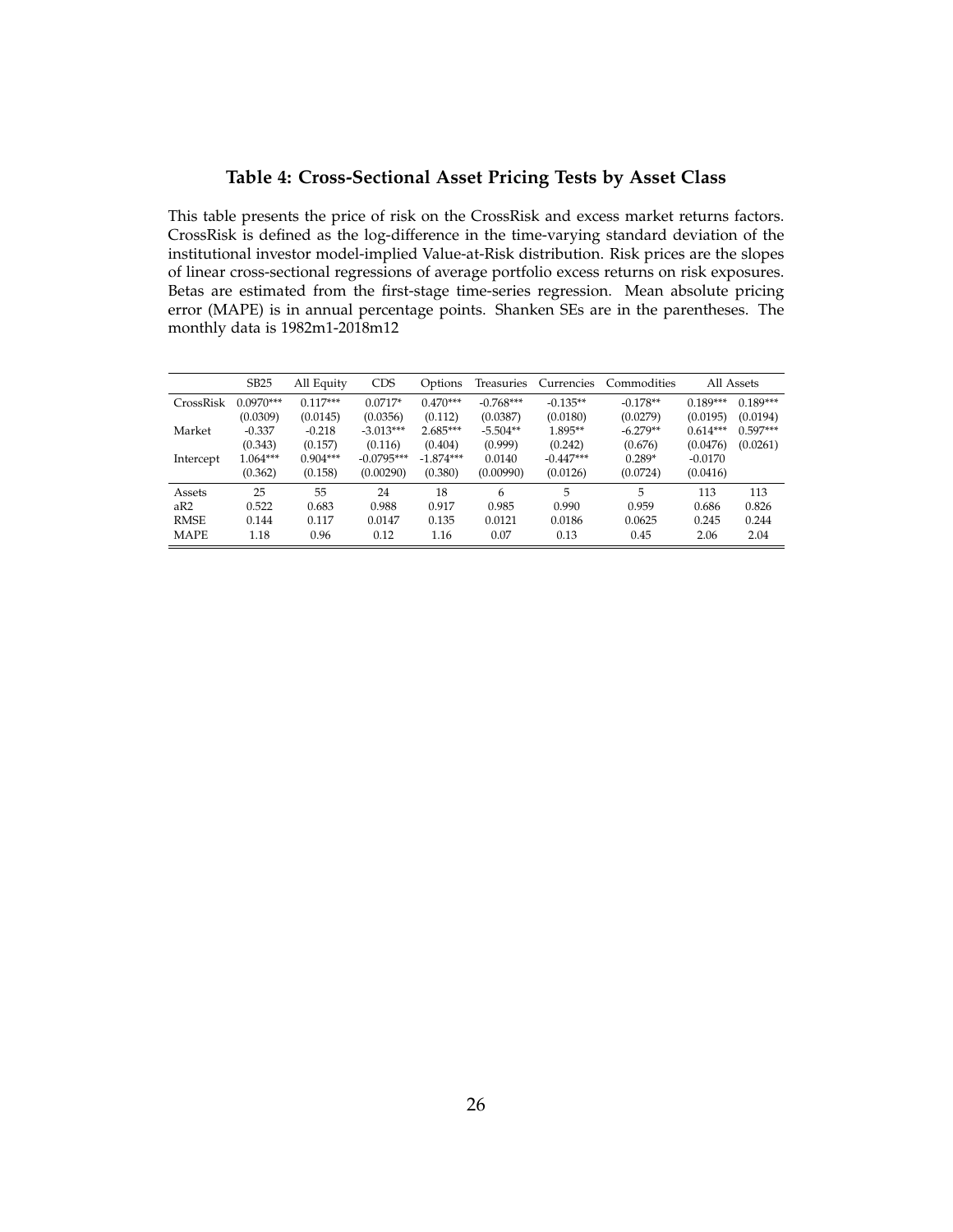### <span id="page-26-0"></span>**Table 5: Cross-Sectional Asset Pricing Tests: Model Comparison**

This table compares model performance with and without CrossRisk across a wide range of commonly used pricing factors. CrossRisk is defined as the log-difference in the timevarying standard deviation of the institutional investor model-implied Value-at-Risk distribution. CR Mean and Skew are the mean and skewness of the same VaR distribution. FF3 is the [Fama and French](#page-32-13) [\(1992\)](#page-32-13) model with market, SMB, and HML factors; FF5 is the [Fama and French](#page-32-6) [\(2015\)](#page-32-6) model with RMW (profitability) and CMA (investment) factors, in addition to SMB, HML, and the market; MoM is the momentum factor from Kenneth French's website. PC is the first principle component of the yield curve, i.e. the [Cochrane](#page-32-12) [and Piazzesi](#page-32-12) [\(2005\)](#page-32-12) factor; HKM is the primary dealer capital ratio [\(He et al.,](#page-33-0) [2017\)](#page-33-0); LMW is the downside CAPM model [\(Lettau et al.,](#page-33-9) [2014\)](#page-33-9); and PS is the liquidity factor [\(Pastor](#page-33-10) [and Stambaugh,](#page-33-10) [2003\)](#page-33-10). Betas are estimated from the first-stage time-series regression. Mean absolute pricing error (MAPE) is in annual percentage points. Shanken SEs are in the parentheses. The monthly data is 1982m1-2018m12

|                | CR                     | CR+MKT                 | CR <sub>3</sub>        | FF3                    | MoM                    | PC                     | FF <sub>5</sub>        | <b>HKM</b>                | <b>LMW</b>              | PS                      |
|----------------|------------------------|------------------------|------------------------|------------------------|------------------------|------------------------|------------------------|---------------------------|-------------------------|-------------------------|
| CR             | $0.152***$<br>(0.0094) | $0.189***$<br>(0.0195) | $0.165***$<br>(0.0248) | $0.182***$<br>(0.0228) | $0.149***$<br>(0.0103) | $0.159***$<br>(0.0113) | $0.107***$<br>(0.0372) | $0.164***$<br>(0.0202)    | $0.0907***$<br>(0.0123) | $0.0983***$<br>(0.0332) |
| Market         |                        | $0.614***$<br>(0.0476) |                        | $0.605***$<br>(0.0506) |                        |                        | $0.600***$<br>(0.0472) |                           |                         |                         |
| CR Mean        |                        |                        | $0.103***$<br>(0.0211) |                        |                        |                        |                        |                           |                         |                         |
| <b>CR Skew</b> |                        |                        | $-8.031***$<br>(2.119) |                        |                        |                        |                        |                           |                         |                         |
| <b>SMB</b>     |                        |                        |                        | $0.242***$<br>(0.0700) |                        |                        | $0.310***$<br>(0.0669) |                           |                         |                         |
| <b>HML</b>     |                        |                        |                        | $0.314***$<br>(0.0806) |                        |                        | $0.179*$<br>(0.104)    |                           |                         |                         |
| <b>MOM</b>     |                        |                        |                        |                        | $0.382***$<br>(0.104)  |                        |                        |                           |                         |                         |
| PC1            |                        |                        |                        |                        |                        | $-0.274$<br>(0.397)    |                        |                           |                         |                         |
| <b>RMW</b>     |                        |                        |                        |                        |                        |                        | $0.344***$<br>(0.104)  |                           |                         |                         |
| <b>CMA</b>     |                        |                        |                        |                        |                        |                        | $0.440***$<br>(0.117)  |                           |                         |                         |
| Dealer Capital |                        |                        |                        |                        |                        |                        |                        | $0.00639***$<br>(0.00132) |                         |                         |
| Downside Risk  |                        |                        |                        |                        |                        |                        |                        |                           | $0.583***$<br>(0.0547)  |                         |
| Liquidity      |                        |                        |                        |                        |                        |                        |                        |                           |                         | $0.0142**$<br>(0.00679) |
| Intercept      | $-0.0131$<br>(0.0368)  | $-0.0170$<br>(0.0416)  | 0.0239<br>(0.0415)     | $-0.0180$<br>(0.0414)  | 0.00402<br>(0.0348)    | $-0.0458$<br>(0.0592)  | $-0.0279$<br>(0.0382)  | $-0.0264$<br>(0.0403)     | 0.0544<br>(0.0415)      | $-0.0407$<br>(0.0419)   |
| Assets         | 113                    | 113                    | 113                    | 113                    | 113                    | 113                    | 113                    | 113                       | 113                     | 113                     |
| aR2            | 0.608                  | 0.686                  | 0.697                  | 0.694                  | 0.560                  | 0.611                  | 0.724                  | 0.638                     | 0.711                   | 0.632                   |
| <b>RMSE</b>    | 0.273                  | 0.245                  | 0.240                  | 0.241                  | 0.289                  | 0.272                  | 0.229                  | 0.262                     | 0.235                   | 0.264                   |
| <b>MAPE</b>    | 2.40                   | 2.06                   | 2.20                   | 2.03                   | 2.57                   | 2.39                   | 1.92                   | 2.27                      | 2.08                    | 2.32                    |
| aR2 w/o CR     |                        |                        |                        | 0.572                  | 0.102                  | 0.106                  | 0.703                  | 0.515                     | 0.555                   | 0.583                   |
| RMSE w/o CR    |                        |                        |                        | 0.285                  | 0.413                  | 0.412                  | 0.238                  | 0.304                     | 0.291                   | 0.282                   |
| MAPE w/o CR    |                        |                        |                        | 2.51                   | 4.16                   | 4.45                   | 2.00                   | 2.77                      | 2.69                    | 2.54                    |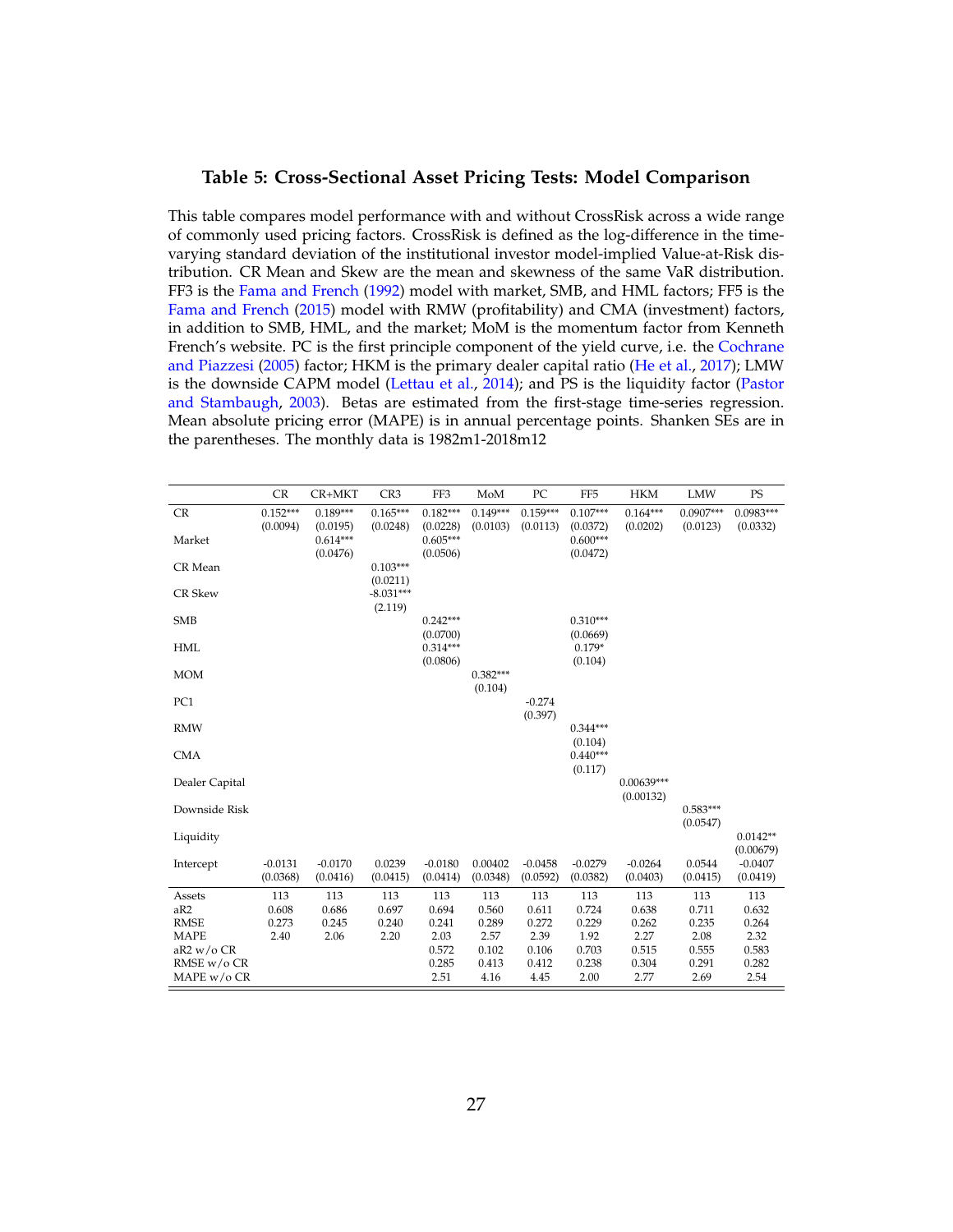### <span id="page-27-0"></span>**Table 6: Cross-Sectional Asset Pricing Tests: Investor Heterogeneity**

This table reports the price of risk and model fit in the baseline specification as well as for special cases when we exclude individual institutional investor types. For example, "ex-banks" stands for a model where we construct the CrossRisk factor from a sample of investors that excludes banks. We then re-run the time-series and cross-sectional regression steps, as before. Mean absolute pricing error (MAPE) is in annual percentage points. Shanken SEs are in the parentheses. The monthly data is 1982m1-2018m12.

|             | <b>Baseline</b> | ex-Banks   | ex-Insurance | ex-Managers | ex-Advisors |
|-------------|-----------------|------------|--------------|-------------|-------------|
| CrossRisk   | $0.152***$      | $0.207***$ | $0.230***$   | $0.146***$  | $0.174***$  |
|             | (0.0094)        | (0.0135)   | (0.0143)     | (0.0092)    | (0.0142)    |
| Intercept   | $-0.0131$       | $-0.003$   | 0.00564      | $-0.0266$   | 0.0258      |
|             | (0.0368)        | (0.0338)   | (0.0333)     | (0.0373)    | (0.0390)    |
| Assets      | 113             | 113        | 113          | 113         | 113         |
| aR2         | 0.608           | 0.532      | 0.541        | 0.598       | 0.493       |
| <b>RMSE</b> | 0.273           | 0.298      | 0.296        | 0.277       | 0.31        |
| <b>MAPE</b> | 2.40            | 2.57       | 2.51         | 2.44        | 2.80        |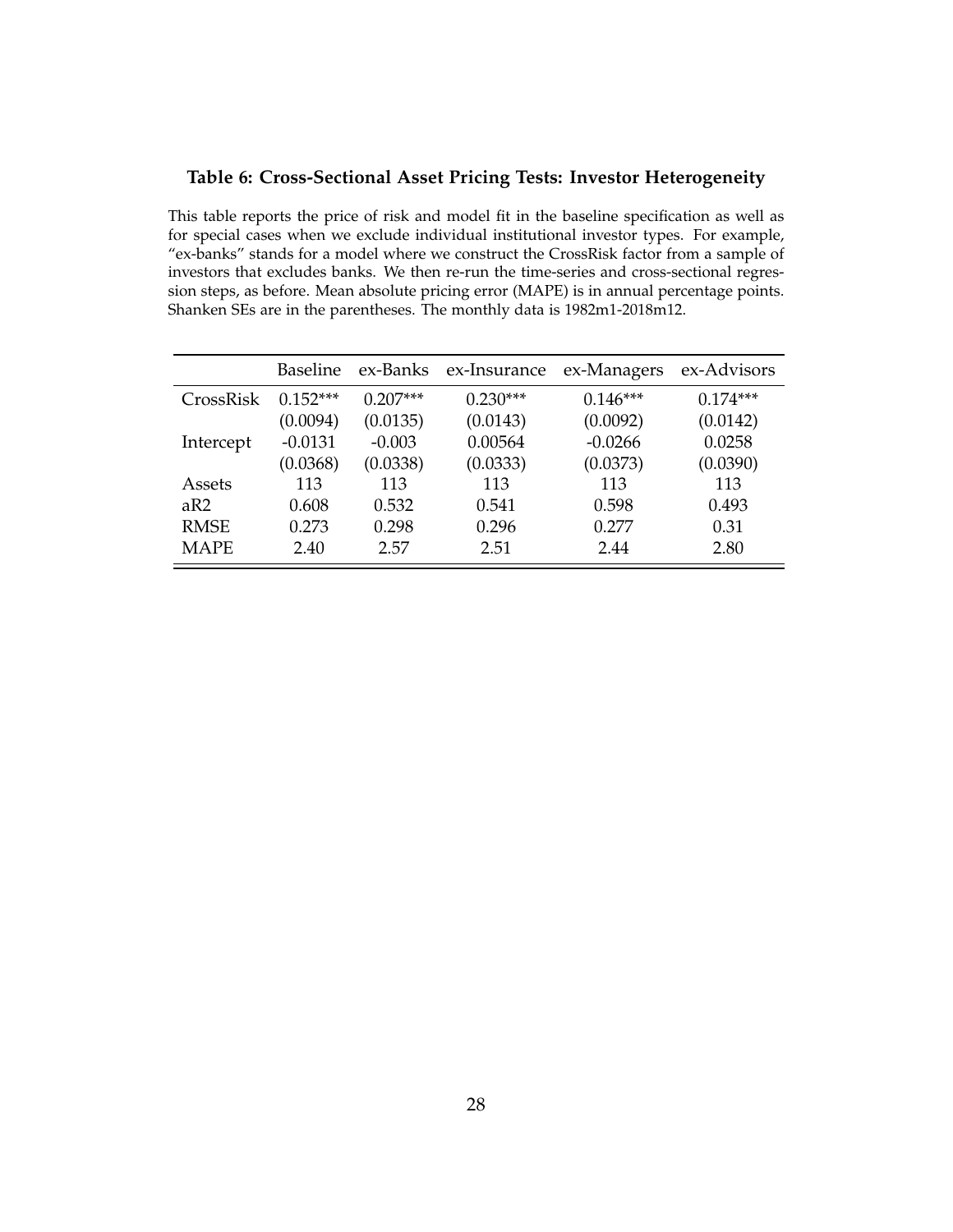### <span id="page-28-0"></span>**Table 7: Cross-Sectional Asset Pricing Tests: Extensive Margin Role**

This table reports the price of risk and model fit in the baseline specification as well as for special cases when we we vary the degree of panel balance-ness. In the baseline, we only include institutional investors with at least 80 (non-consecutive) quarters of data. Slightly, moderately, strongly, and fully balanced samples include investors with at least 20, 40, 120, and 156 quarters, respectively. We then re-construct our factor and re-run the time-series and cross-sectional regression steps, as before. Mean absolute pricing error (MAPE) is in annual percentage points. Shanken SEs are in the parentheses. The monthly data is 1982m1-2018m12.

|             |             | Slightly Balanced Moderately Balanced Baseline Strongly Balanced |            |            | <b>Fully Balanced</b> |
|-------------|-------------|------------------------------------------------------------------|------------|------------|-----------------------|
| CrossRisk   | $0.0829***$ | $0.0859***$                                                      | $0.152***$ | $0.266***$ | 0.00464               |
|             | (0.0061)    | (0.0064)                                                         | (0.0094)   | (0.0514)   | (0.0592)              |
| Intercept   | $-0.0018$   | 0.0112                                                           | $-0.0131$  | $0.127***$ | $0.390***$            |
|             | (0.0403)    | (0.0397)                                                         | (0.0368)   | (0.0414)   | (0.0447)              |
| Assets      | 113         | 113                                                              | 113        | 113        | 113                   |
| aR2         | 0.599       | 0.58                                                             | 0.608      | 0.318      | $-0.009$              |
| <b>RMSE</b> | 0.276       | 0.283                                                            | 0.273      | 0.36       | 0.438                 |
| <b>MAPE</b> | 2.568       | 2.652                                                            | 2.4        | 3.168      | 4.68                  |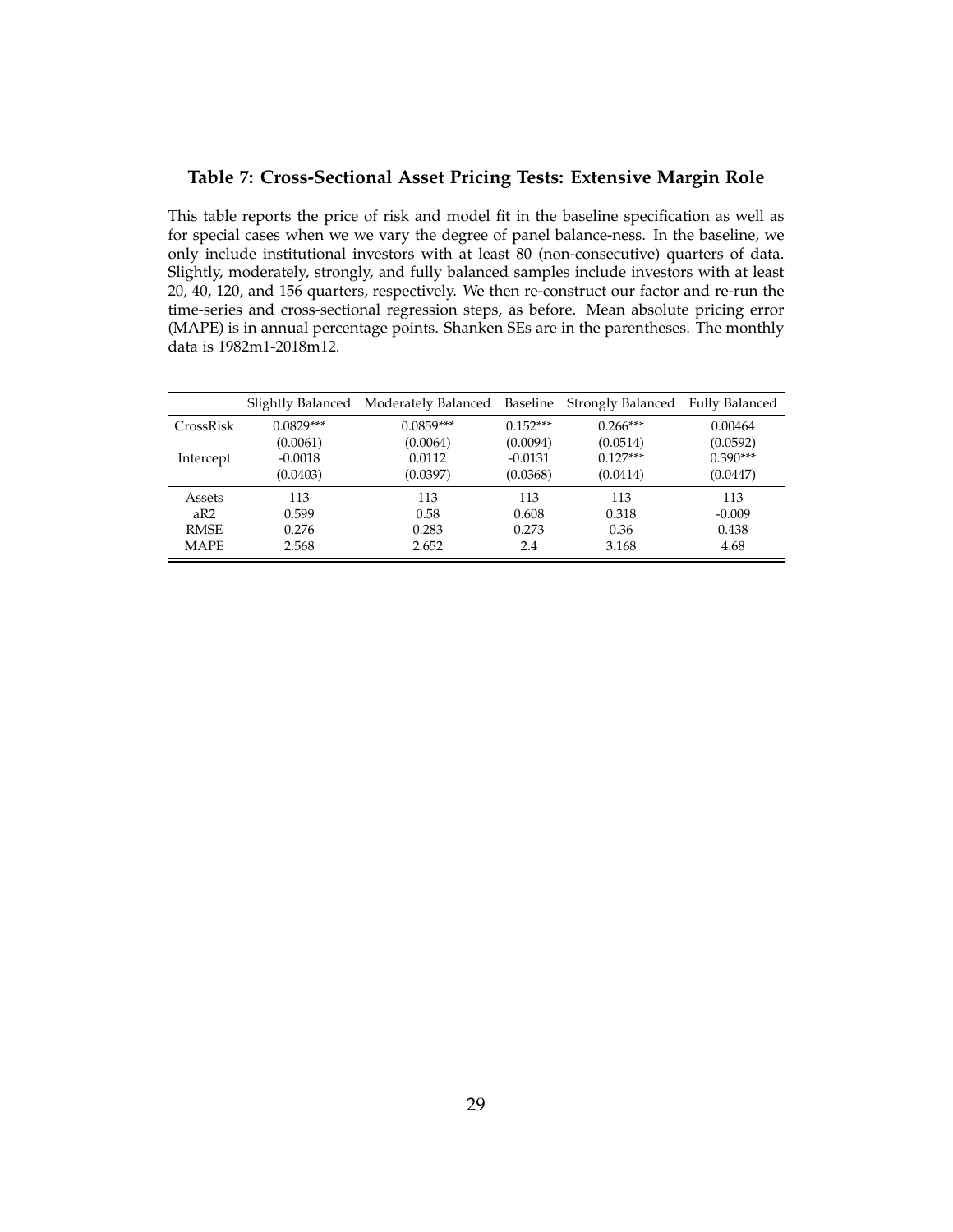### **Table 8: Cross-Sectional Asset Pricing Tests: Attribution**

<span id="page-29-0"></span>This table reports the price of risk and model fit in the baseline specification as well as for special cases where we fix the conditional market volatility, investor market betas, and investor returns. For example, Ex Volatility means that we construct our investorlevel Value-at-Risk measure while fixing market volatility to its time-series average. We then re-run the time-series and cross-sectional regression steps, as before, using the (logdifference) of the standard deviation of the distribution of this new measure. Mean absolute pricing error (MAPE) is in annual percentage points. Shanken SEs are in the parentheses. The monthly data is 1982m1-2018m12.

|             | <b>Baseline</b> | Ex Volatility | Ex Betas   | Ex Returns |
|-------------|-----------------|---------------|------------|------------|
| CrossRisk   | $0.152***$      | $0.133***$    | $0.249***$ | $0.116***$ |
|             | (0.0094)        | (0.0158)      | (0.0803)   | (0.0103)   |
| Intercept   | $-0.0131$       | $0.0934***$   | $0.354***$ | $0.0714*$  |
|             | (0.0368)        | (0.0337)      | (0.0420)   | (0.0372)   |
| Assets      | 113             | 113           | 113        | 113        |
| aR2         | 0.61            | 0.38          | 0.12       | 0.55       |
| <b>RMSE</b> | 0.27            | 0.34          | 0.41       | 0.29       |
| <b>MAPE</b> | 2.40            | 3.19          | 4.21       | 0.23       |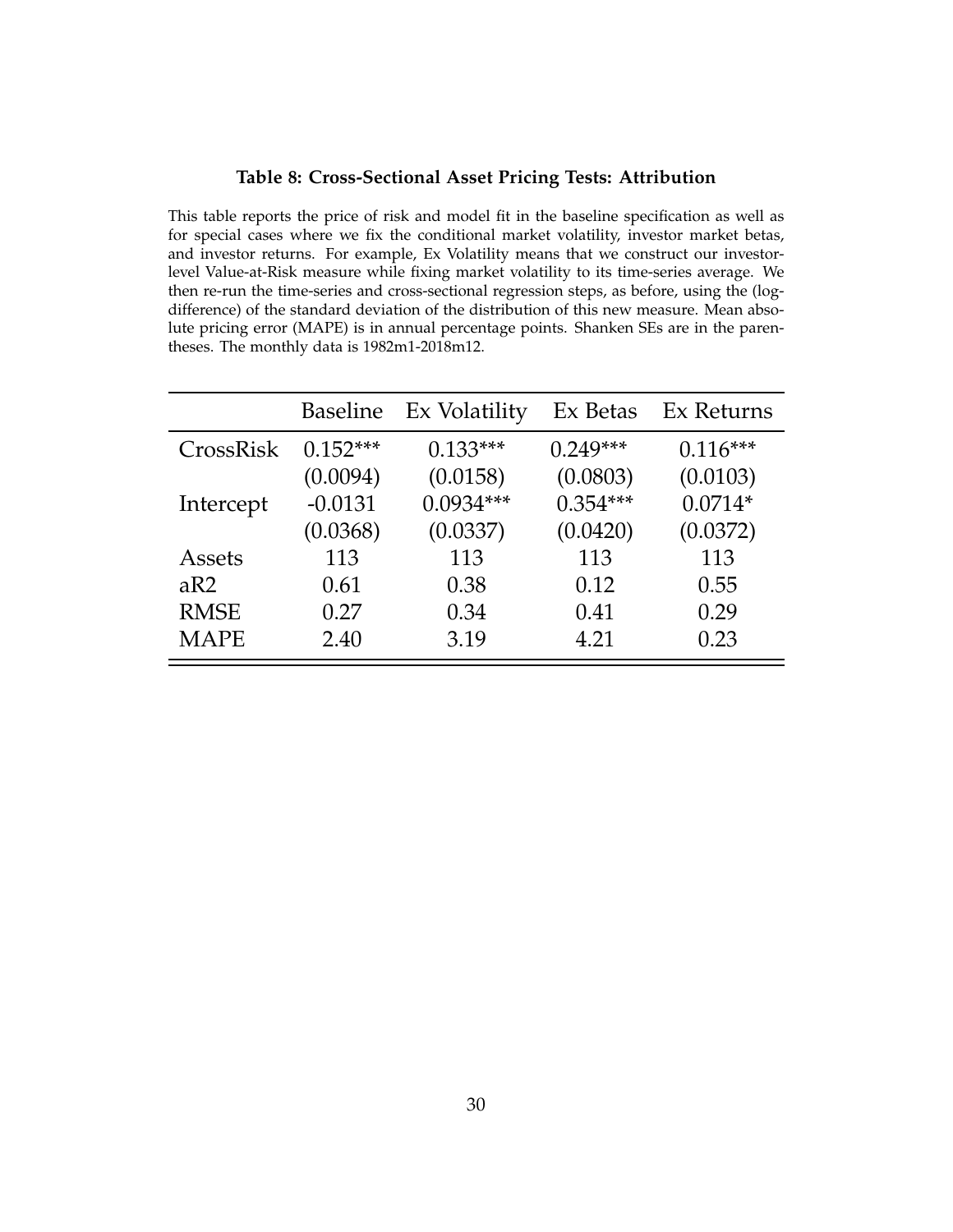### **Table 9: CrossRisk Beta Sorted Portfolio Returns**

<span id="page-30-0"></span>This table presents CrossRisk beta pre-sorting of all stocks in CRSP. We run 120-month rolling CUSIP-level regressions of excess returns on the CrossRisk factor. CrossRisk is defined as the log-difference of the time-varying standard deviation of the institutional investor model-implied Value-at-Risk. We require at least 60 observations in the rolling regressions. The table reports quantile-specific betas, mean excess returns, standard deviation, Sharpe ratio, and CAPM *α*. The 10-1 portfolio is short the first and long the tenth quantile over time. Returns are in percent, annualized. The monthly data is 1986m1- 2018m12.

| CR Beta Quantiles CR Beta |          | E(R)    | $\sigma(R)$ | $\frac{\mathbb{E}(\mathbb{R})}{\sigma(\mathbb{R})}$ |          | CAPM $\alpha$ CAPM $\alpha$ - tstat |
|---------------------------|----------|---------|-------------|-----------------------------------------------------|----------|-------------------------------------|
| 1                         | $-19.26$ | $-0.25$ | 68.54       | 0.00                                                | $-3.4$   | $-1.4$                              |
| 2                         | $-7.02$  | 2.68    | 52.48       | 0.05                                                | $-2.4$   | $-0.9$                              |
| 3                         | $-2.49$  | 4.64    | 46.21       | 0.10                                                | $\Omega$ | $-0.1$                              |
| 4                         | 0.57     | 4.82    | 44.06       | 0.11                                                | $\Omega$ | 0.1                                 |
| 5                         | 3.12     | 5.63    | 42.22       | 0.13                                                | 1.2      | 0.6                                 |
| 6                         | 5.51     | 6.46    | 42.32       | 0.15                                                | 1.3      | 0.9                                 |
| 7                         | 7.96     | 6.32    | 43.00       | 0.15                                                | 1.2      | 0.7                                 |
| 8                         | 10.81    | 5.68    | 44.76       | 0.13                                                | 0        | 0.2                                 |
| 9                         | 14.90    | 5.83    | 49.26       | 0.12                                                | $\Omega$ | 0.1                                 |
| 10                        | 25.79    | 5.55    | 62.61       | 0.09                                                | 1.4      | 0.9                                 |
| $10-1$                    | 45.05    | 5.80    | 24.71       | 0.24                                                | 4.8      | 1.1                                 |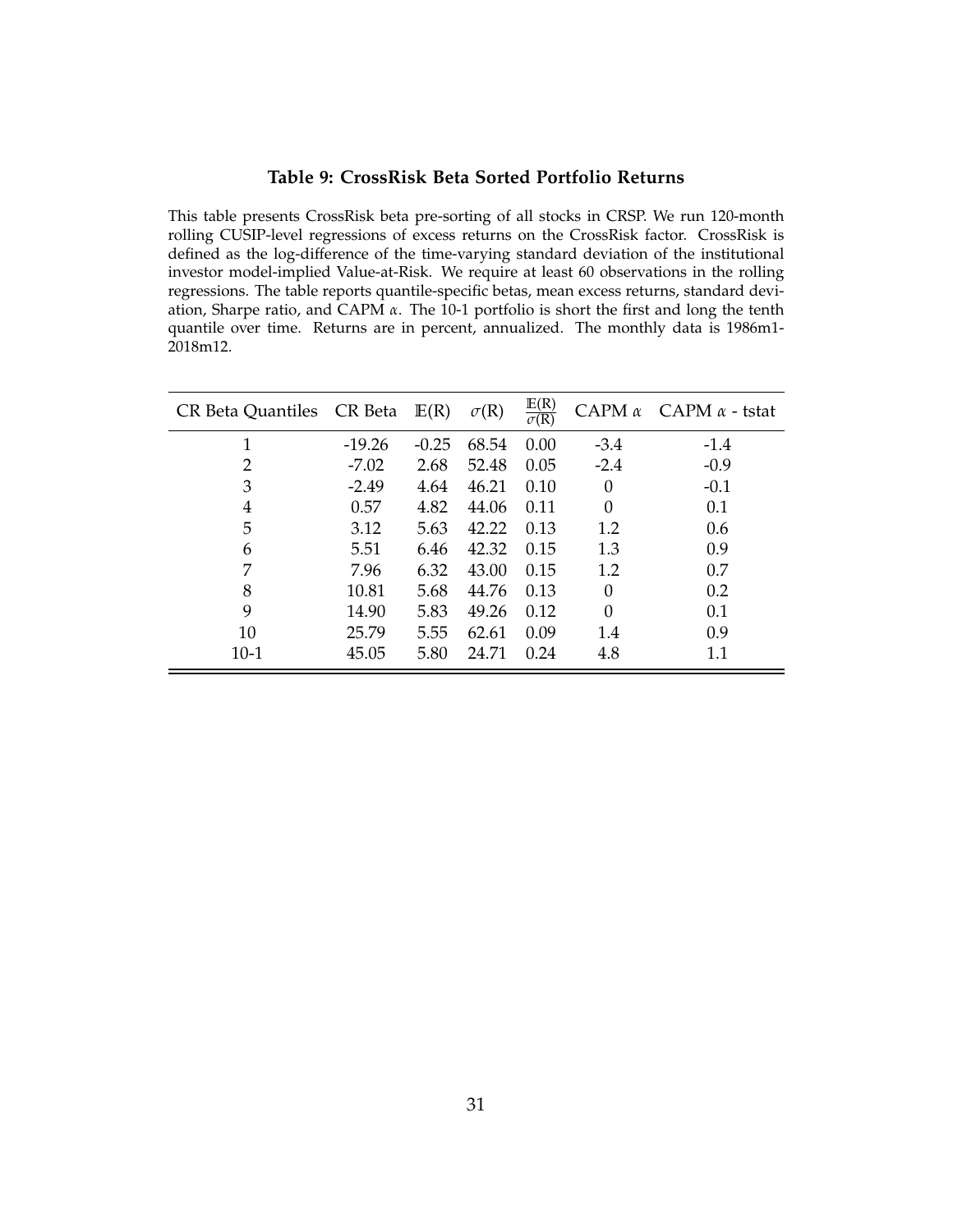## **References**

- <span id="page-31-2"></span>Adrian, T. and N. Boyarchenko (2015): "Intermediary leverage cycles and financial stability," *Staff Reports, Federal Reserve Bank of New York*, 567.
- <span id="page-31-10"></span>Adrian, T., N. Boyarchenko, and D. Giannone (2017): "Vulnerable Growth," *Federal Reserve Bank of New York Staff Report*, 794.
- <span id="page-31-0"></span>ADRIAN, T., E. ETULA, AND T. MUIR (2014): "Financial Intermediaries and the Cross-Section of Asset Returns," *Journal of Finance*, 69(6), 2557–2596.
- <span id="page-31-7"></span>Adrian, T. and J. Rosenberg (2008): "Stock Returns and Volatility: Pricing the Short-Run and Long-Run Components of Market Risk," *Journal of Finance*, 63(6).
- <span id="page-31-8"></span>Adrian, T. and H. S. Shin (2010): "Liquidity and Leverage," *Journal of Financial Intermediation*, 19(3), 418–437.
- <span id="page-31-1"></span>——— (2014): "Procyclical Leverage and Value-at-Risk," *Review of Financial Studies*, 27(2), 373–403.
- <span id="page-31-9"></span>Ang, A., R. Hodrick, Y. Xing, and X. Zhang (2006): "The Crossâ€Section of Volatility and Expected Returns," *Journal of Finance*, 61.
- <span id="page-31-11"></span>Bansal, R., D. Kiku, I. Shaliastovich, and A. Yaron (2013): "Volatility, the Macroeconomy, and Asset Prices," *Journal of Finance*.
- <span id="page-31-6"></span>Bekaert, G., E. C. Engstrom, and N. R. Xu (2011): "Whats Vol Got to Do with It," *Review of Financial Studies*, 24(1).
- <span id="page-31-5"></span>——— (2017): "The Time Variation in Risk Appetite and Uncertainty," *Manuscript*.
- <span id="page-31-3"></span>Bloom, N. (2009): "The Impact of Uncertainty Shocks," *Econometrica*, 77(3), 623–685.
- <span id="page-31-4"></span>Bloom, N., M. Floetotto, N. Jaimovich, I. Saporta-Eksten, and S. J. Terry (2018): "Really Uncertain Business Cycles," *Econometrica*, Forthcoming.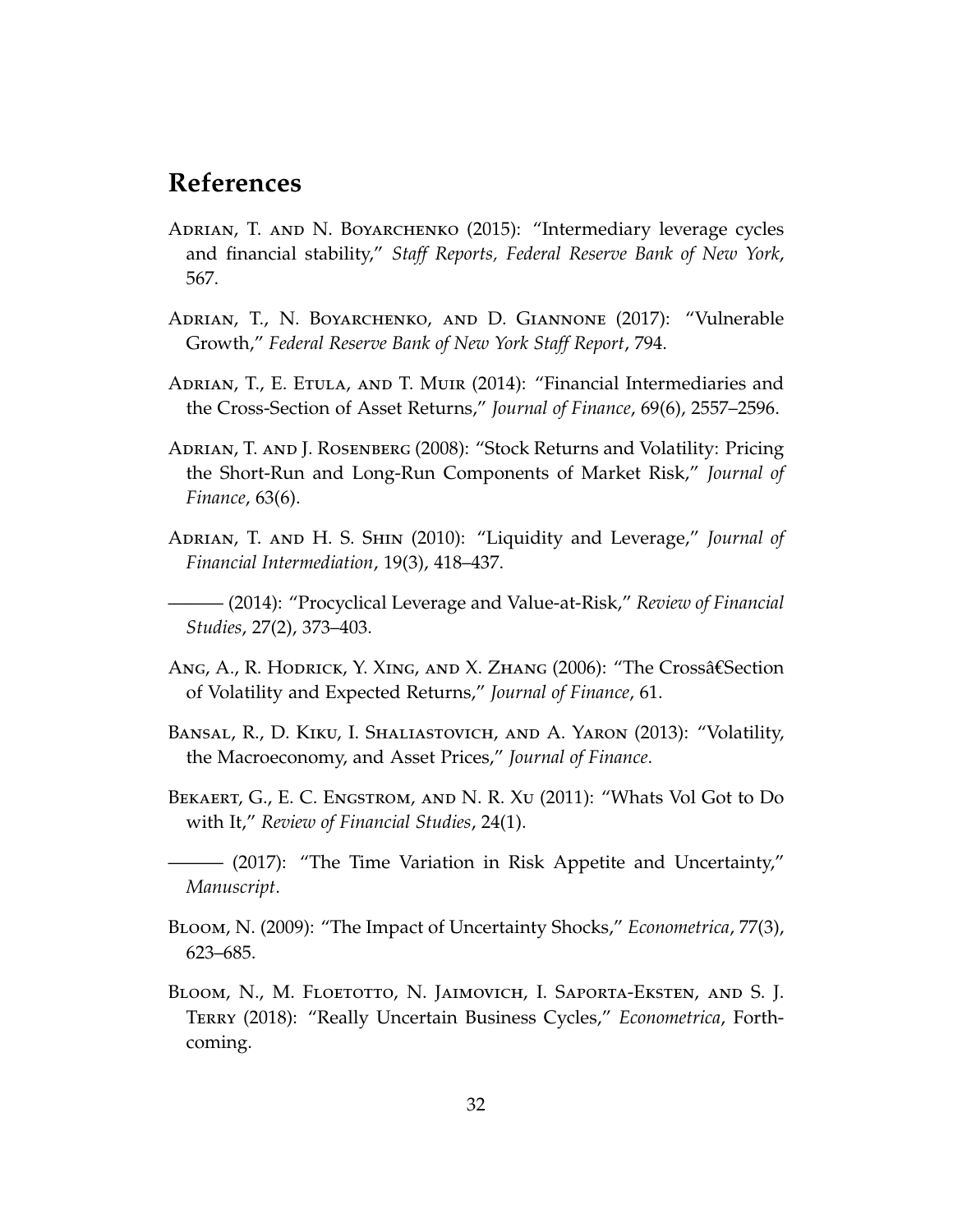- <span id="page-32-7"></span>Brunnermeier, M. and L. Pedersen (2009): "Market Liquidity and Funding Liquidity," *Refiew of Financial Studies*, 22, 2201–2238.
- <span id="page-32-8"></span>Brunnermeier, M. and Y. Sannikov (2014): "A Macroeconomic Model with a Financial Sector," *American Economic Review*, 104(2), 379–421.
- <span id="page-32-3"></span>BRUNO, V. AND H. SHIN (2015): "Capital flows and the risk-taking channel of monetary policy," *Journal of Monetary Economics*, 71.
- <span id="page-32-11"></span>Carhart, M. (1997): "On Persistence in Mutual Fund Performance," *Journal of Finance*, 52(1).
- <span id="page-32-12"></span>Cochrane, J. and M. Piazzesi (2005): "Bond Risk Premia," *American Economic Review*, 95.
- <span id="page-32-1"></span>Coimbra, N. (2018): "A dynamic model of sovereign debt and banking leverage," *Manuscript*.
- <span id="page-32-0"></span>Coimbra, N. and H. Rey (2017): "Financial Cycles with Heterogeneous Intermediaries," *NBER Working Paper*, 23245.

<span id="page-32-4"></span>——— (2018): "Financial Cycles and Credit Growth across Countries," *AEA Papers and Proceedings*, 108.

- <span id="page-32-10"></span>Constantinides, G., J. Jackwerth, and A. Savov (2013): "The puzzle of index option returns," *Review of Asset Pricing Studies*, 3.
- <span id="page-32-2"></span>DANIELSSON, J., H. S. SHIN, AND J-PZIGRAND (2010): "Risk Appetite and Endogenous Risk," *AXA Working Paper Seris 2*, 647.
- <span id="page-32-13"></span>FAMA, E. AND K. FRENCH (1992): "The Cross Section of Expected Stock Returns," *Journal of Finance*, 47(2).

<span id="page-32-5"></span>——— (1993): "Common risk factors in the returns on stocks and bonds," *Journal of Financial Economics*, 33.

<span id="page-32-6"></span>——— (2015): "A five-factor asset pricing model," *Journal of Financial Economics*, 116(1).

<span id="page-32-9"></span>Fernandez-Villaverde, J. and J. Rubio-Ramirez (2010): "Macroeconomics and Volatility: Data, Models, and Estimation," *NBER Working Paper*, 16618.